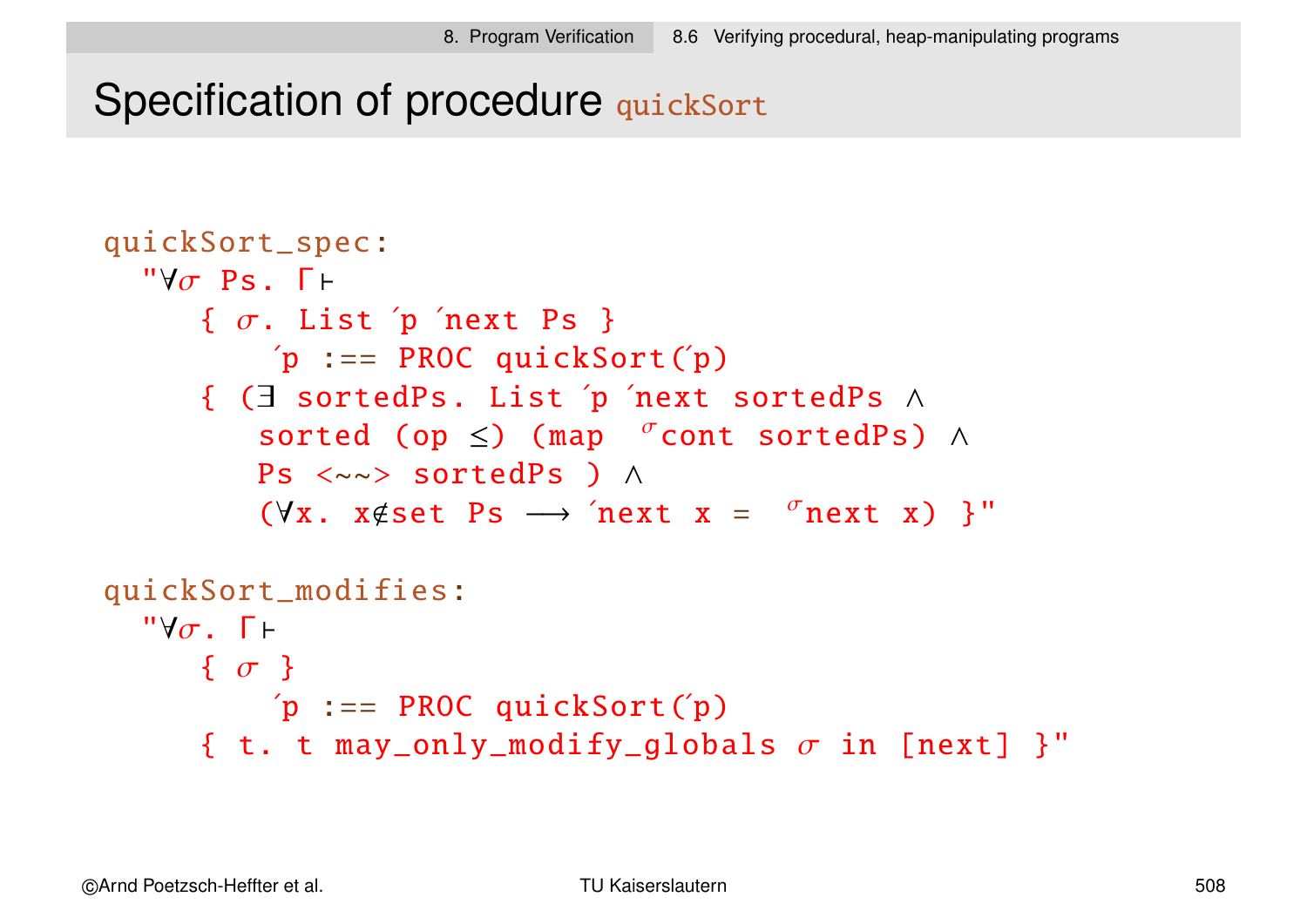# Discussion of embedding approach

- Advantages:
	- $\triangleright$  powerful specification language and reasoning support
	- $\blacktriangleright$  flexible for experimenting with languages
	- $\triangleright$  meta-logical aspects can be handled
- Disadvantages:
	- $\triangleright$  handling (realistic) programs can be a bit cumbersome
	- $\triangleright$  realizing convenient IDEs expensive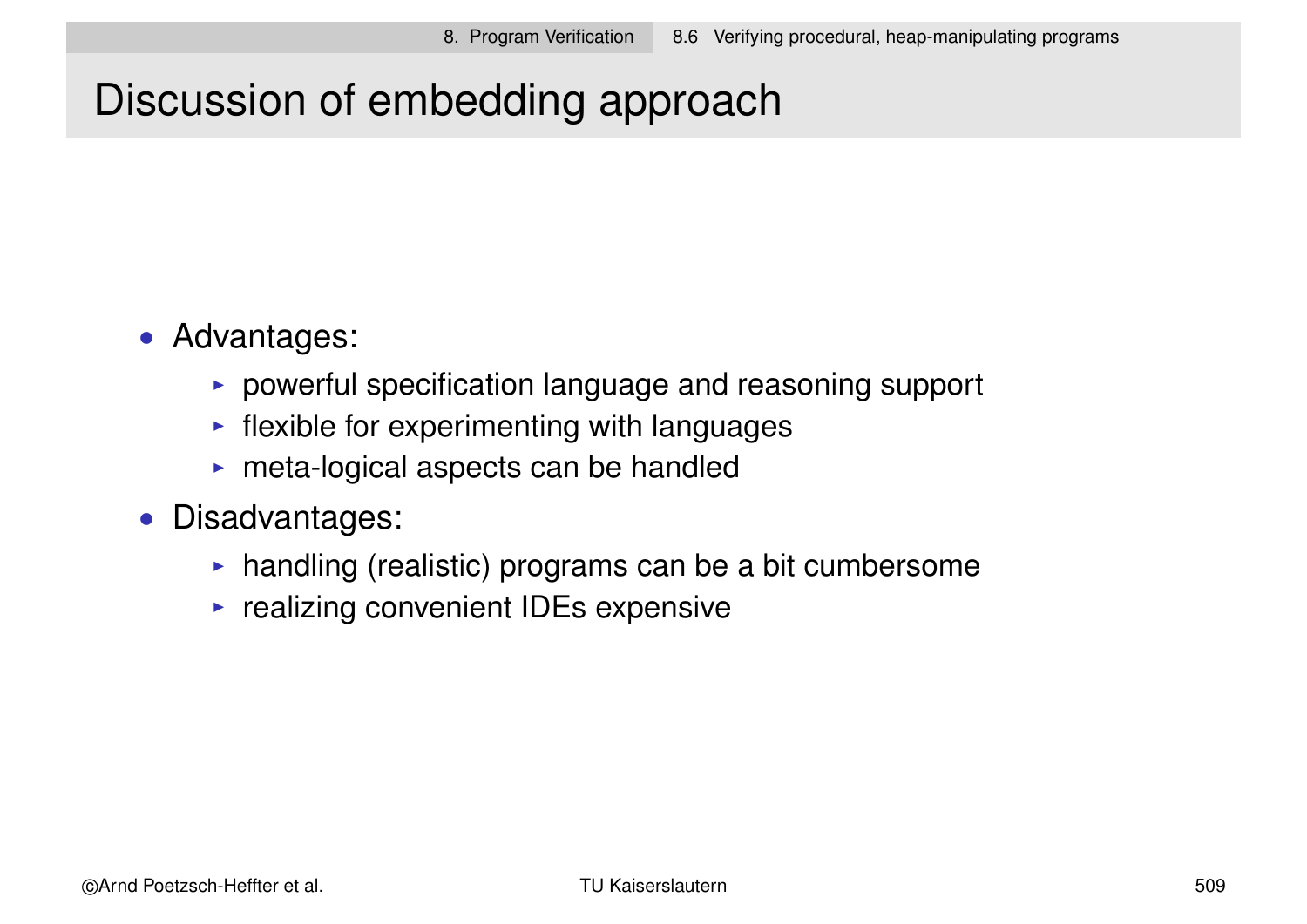### General approach 2

- Develop a more user-friendly language definition and logic
- Develop a dedicated verification front-end
- Use the HOL proof system as a back-end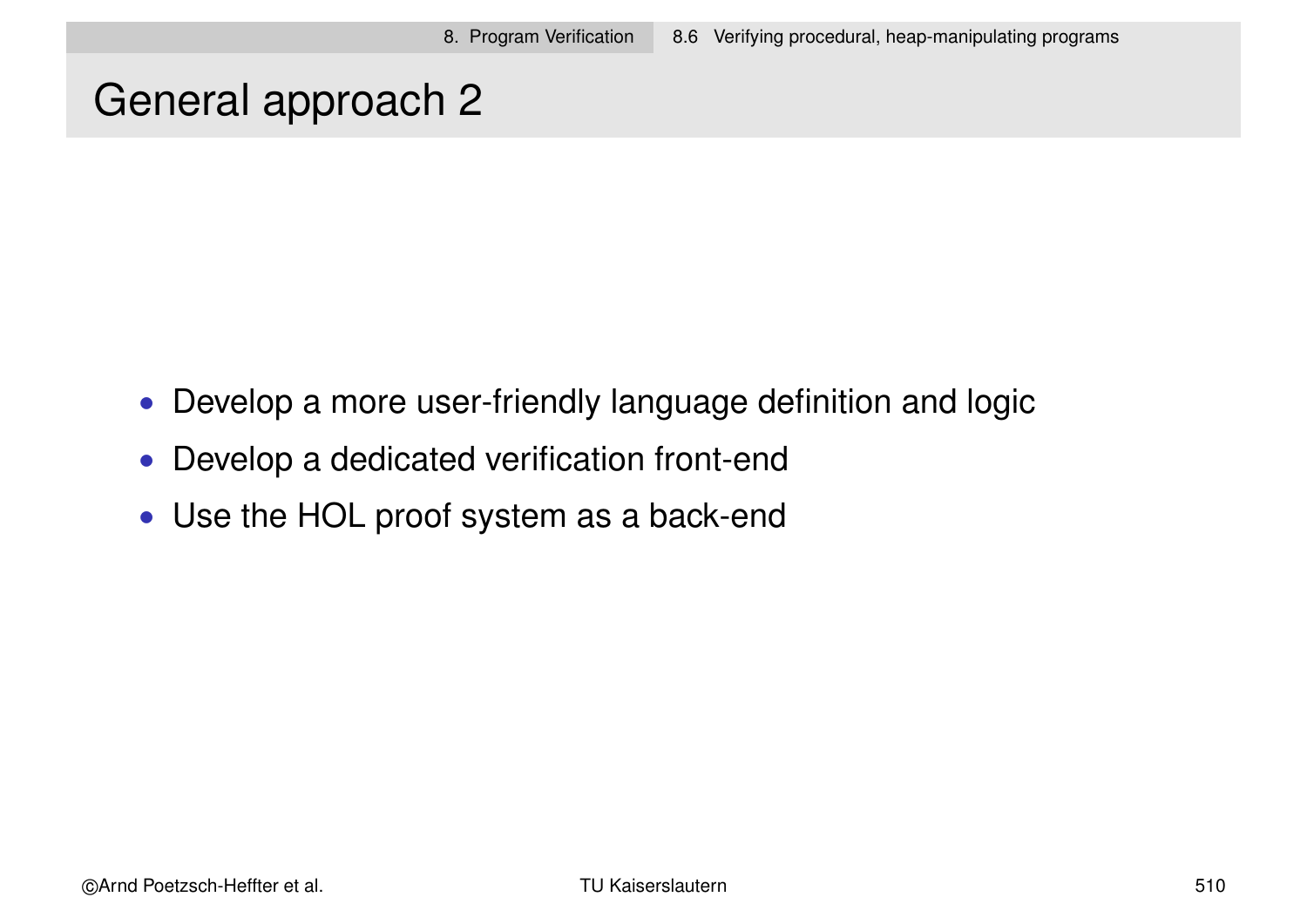# Example: Logic for Java-KE programs

#### Java-KE: A Java kernel language with exceptions

A sequential object-oriented programming language:

- mutually recursive classes and interfaces
- subtyping and inheritance
- dynamic method binding
- casts
- simple exception handling mechanism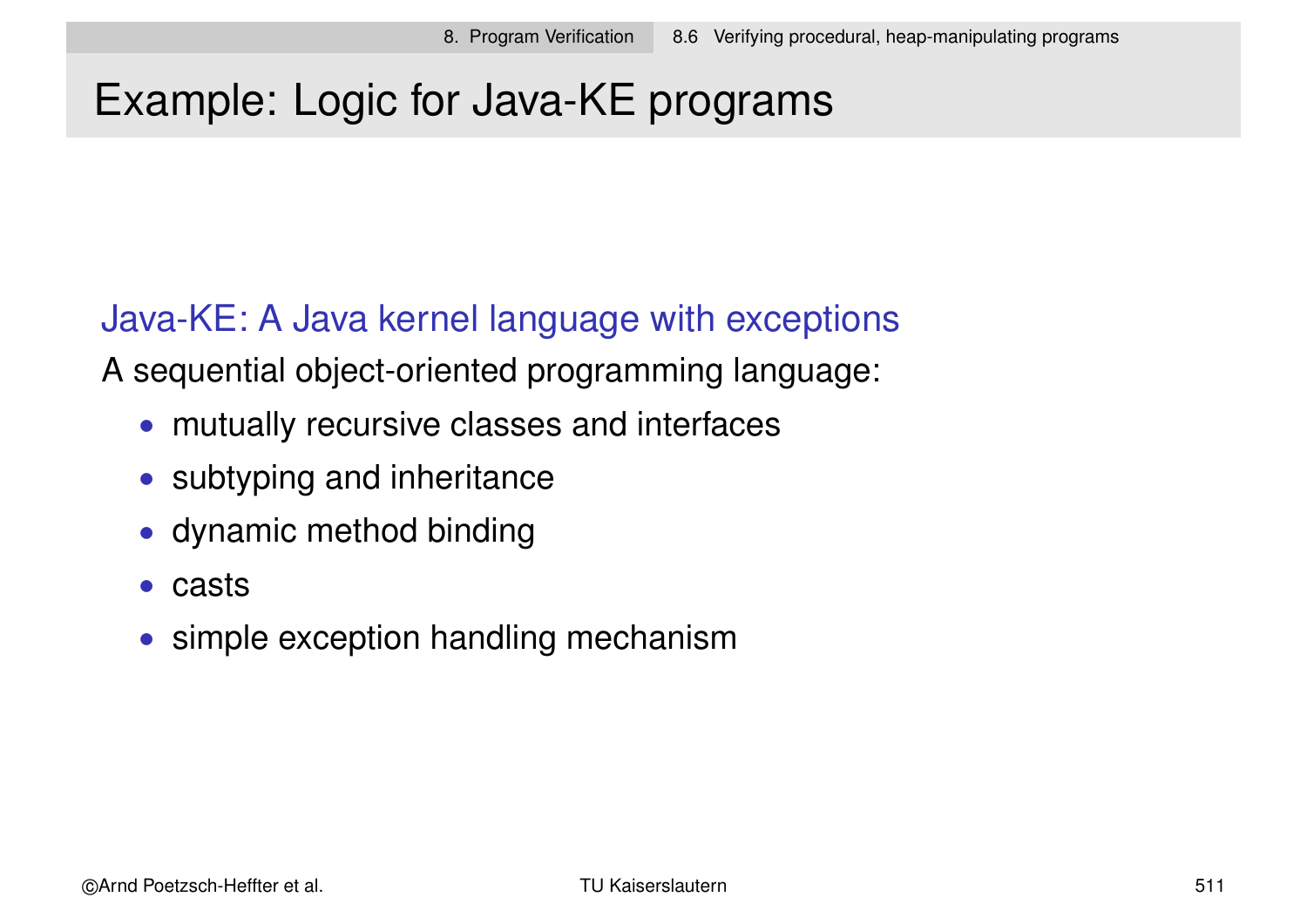# Goals and background material

#### Main goals:

- verification of object-oriented programs
- syntactical representation of the logic
- detailed verification in the presence of heaps

As background material see technical report.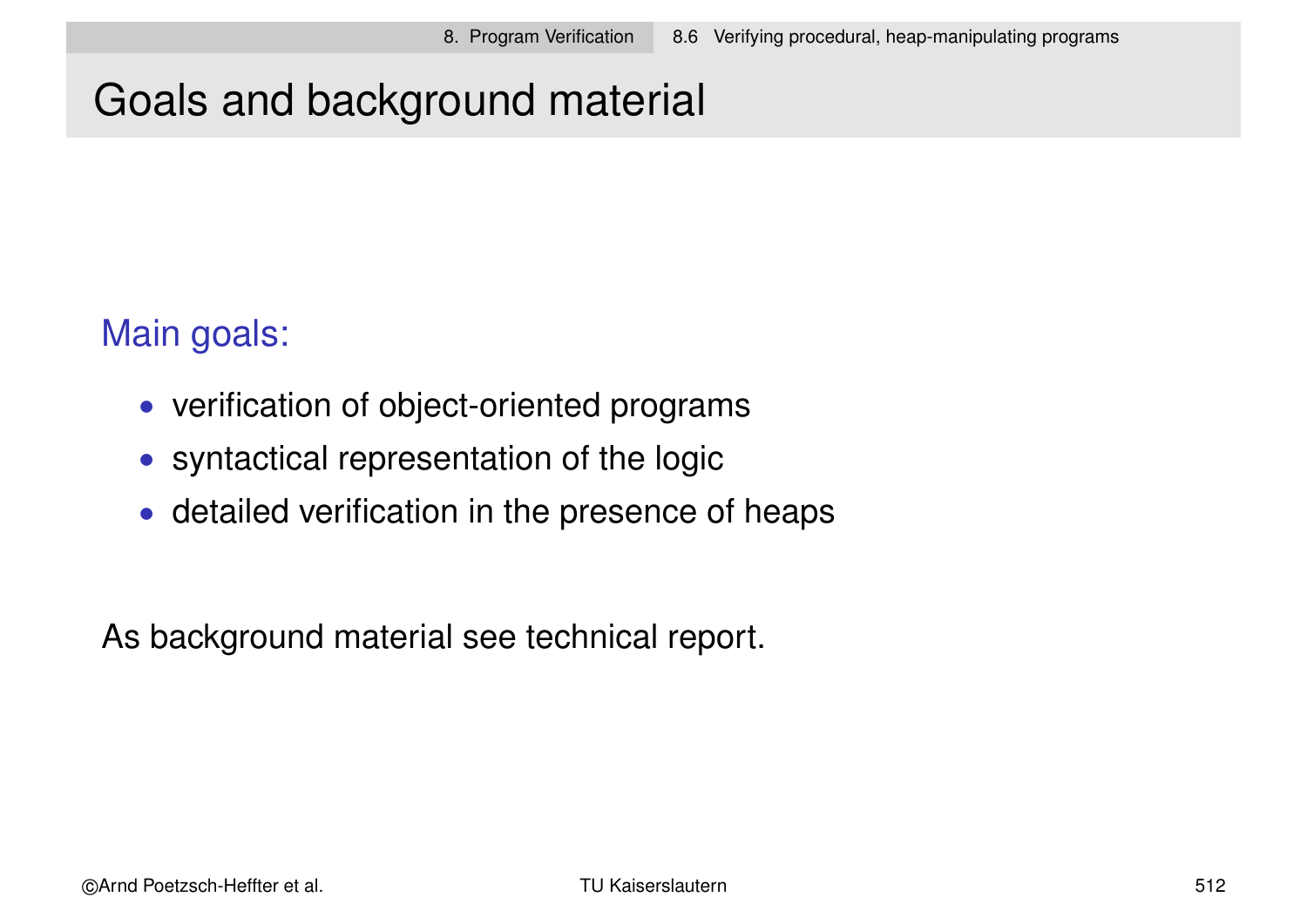### Identifiers and basic types

We assume the following types:

- FieldId for field identifiers,
- MethodId for method identifiers,
- CTypeId for class type identifiers,
- *ITypeId* for interface type identifiers,
- Varld for variable identifiers including special identifiers this, par, res, and exc (see below);
- Int for integers with constants . . ., –1I, 0I, 1I, . . . and
- Bool for the booleans with constants TRUE and FALSE; finally,
- UnOp for a suitable set of unary operators and
- BinOp for a suitable set of binary operators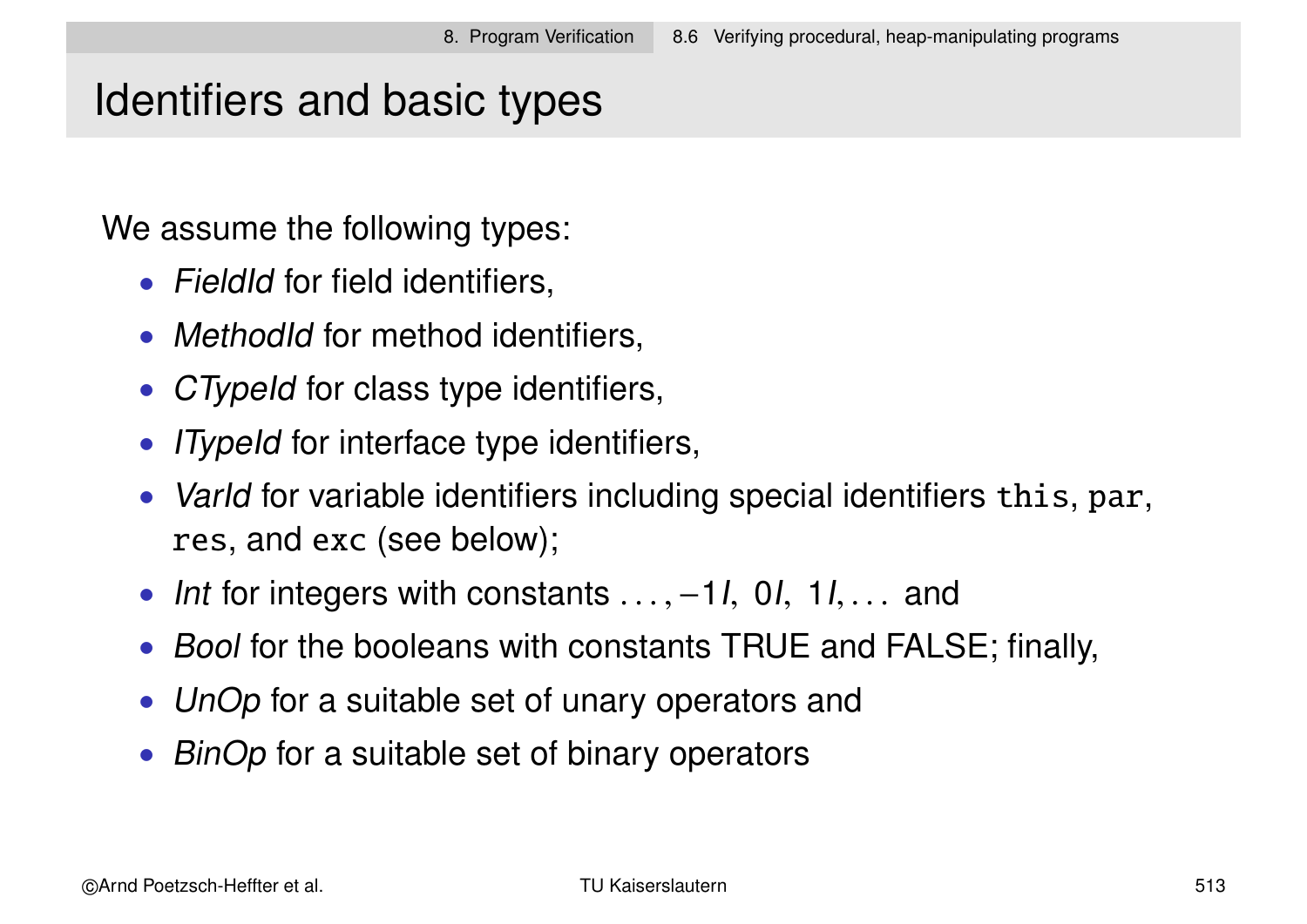# Declarations and types

| Program          |         | $=$ list of TypeDecl                            |
|------------------|---------|-------------------------------------------------|
| <b>TypeDecl</b>  |         | = classDecl( CTypeId CTypeId ITypeIdList CBody) |
|                  |         | interfaceDecl(ITypeId ITypeIdList IBody)        |
| CBody            |         | = list of MemberDecl                            |
|                  |         | MemberDecl = fieldDecl(Type FieldId)            |
|                  |         | methodDecl(MethodSig Statement)                 |
| <b>IBody</b>     |         | = list of MethodSig                             |
| <b>MethodSig</b> |         | $=$ sig(Type Methodld Type)                     |
| Type             | $=$ $-$ | boolean $T$   int $T$   nullT                   |
|                  |         | ct( CTypeId )   it( ITypeId )                   |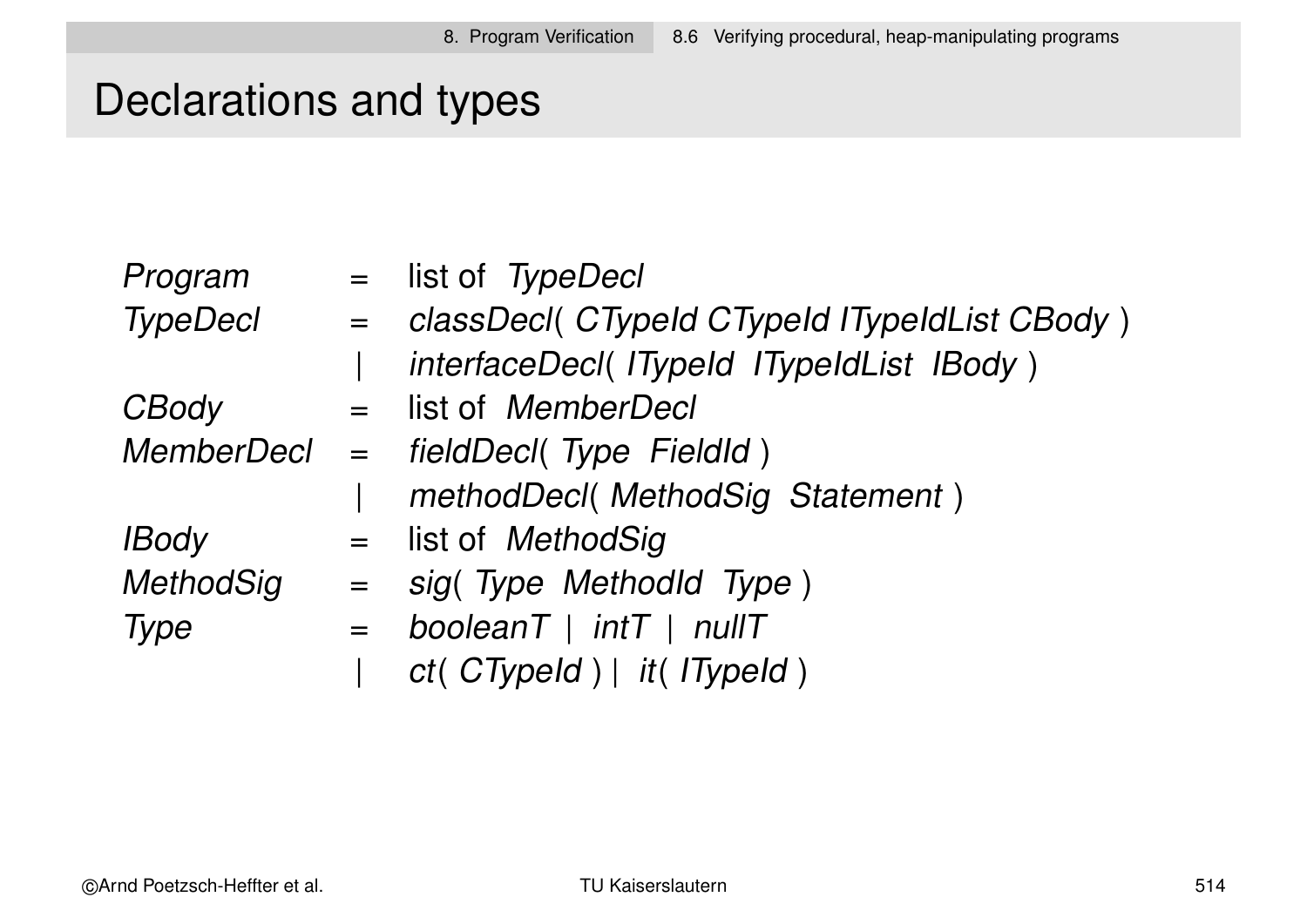### Statements and expressions

|  | Statement = block (Type Varld Statement)  |
|--|-------------------------------------------|
|  | cassign(Varld Type Exp)                   |
|  | fread (Varld Varld Fieldld)               |
|  | fwrite(Varld FieldId Varld)               |
|  | new(Varld CTypeld)                        |
|  | seq(Statement Statement)                  |
|  | if (Exp Statement Statement)              |
|  | while (Exp Statement)                     |
|  | catch (Statement CTypeld Varld Statement) |
|  | invoc( Varld Varld Methodld Exp)          |
|  | call( Varid CTypeld Methodid Exp)         |
|  |                                           |

 $Exp$  = ic( Int ) | bc( Bool ) | nullc | id( VarId )<br>| unary( UnOp Exp ) | binary( Exp BinO unary( UnOp Exp) | binary( Exp BinOp Exp)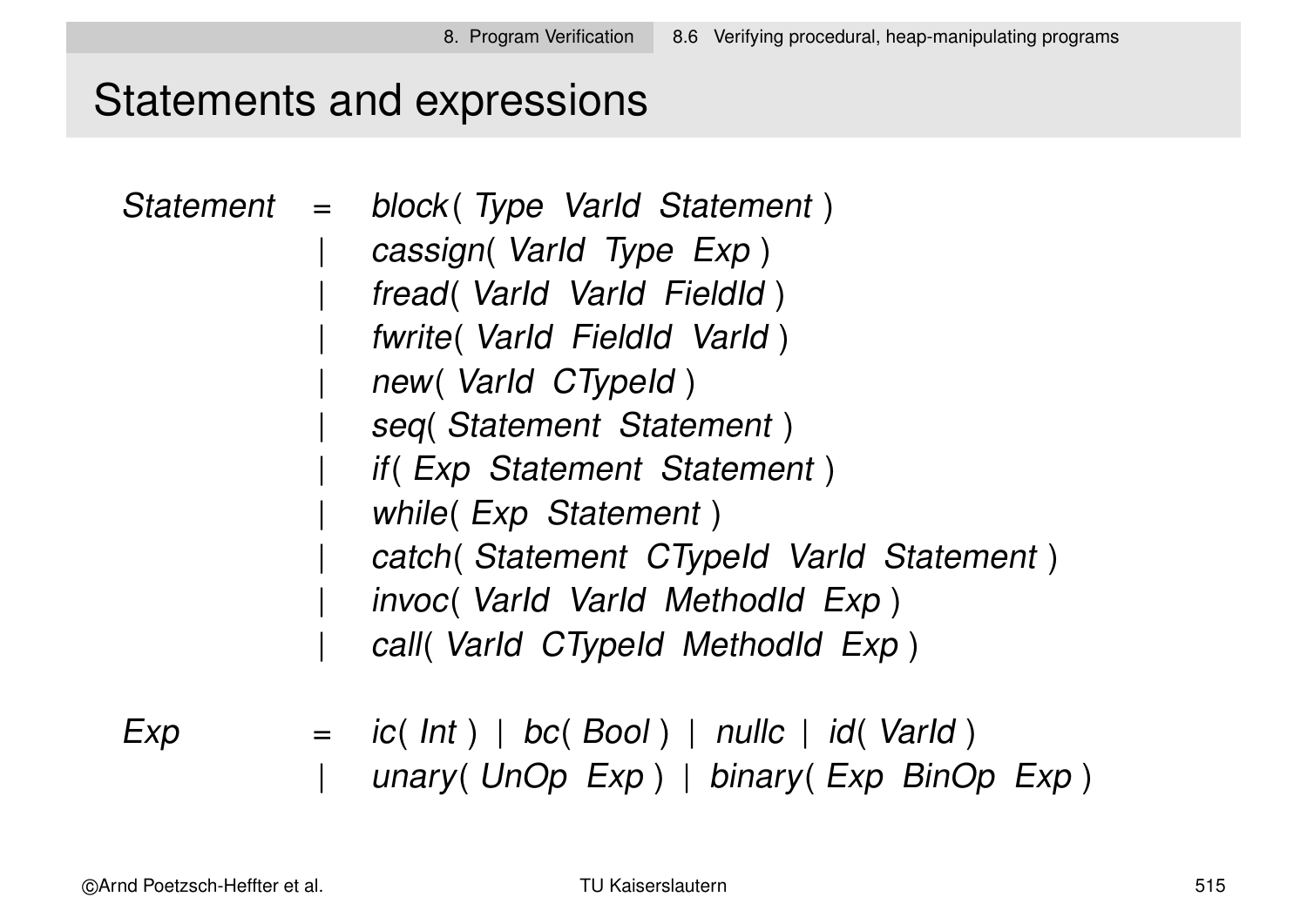### Context conditions

Context conditions of Java-KE:

- the context conditions of Java
- every Java-KE program contains classes Object, CastExc and NullPExc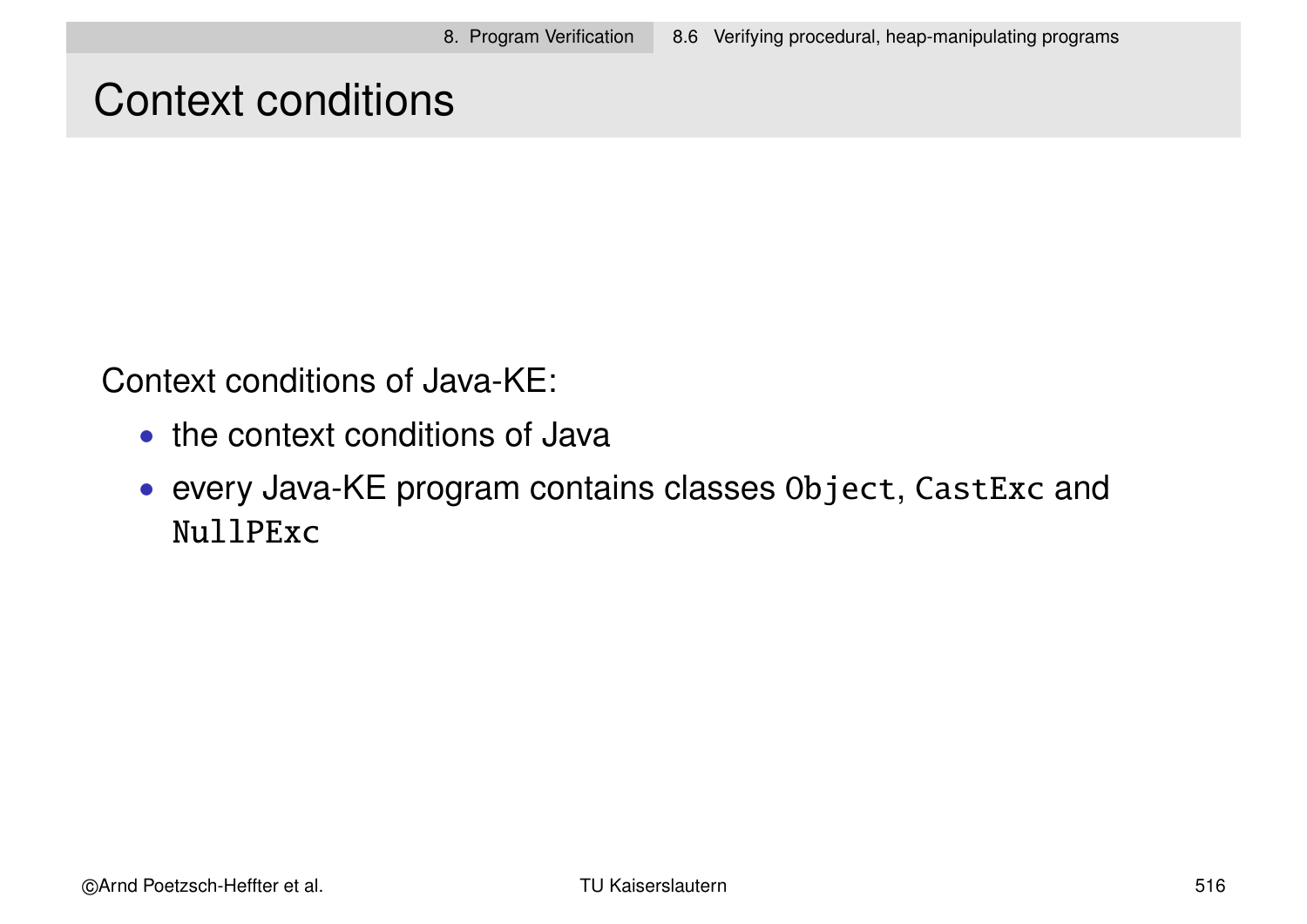## Subtype relation, identifiers for dynamic entities, values

In the following, we assume that a Java-KE program  $\Pi$  is given

 $\leq$  : Type  $\times$  Type  $\rightarrow$  Bool

We assume the types:

- ObjId for object identifiers
- InstVar for instance variables

```
Value = b( Bool )\int i( lnt )
        | null
           ref( CTypeId ObjId)
```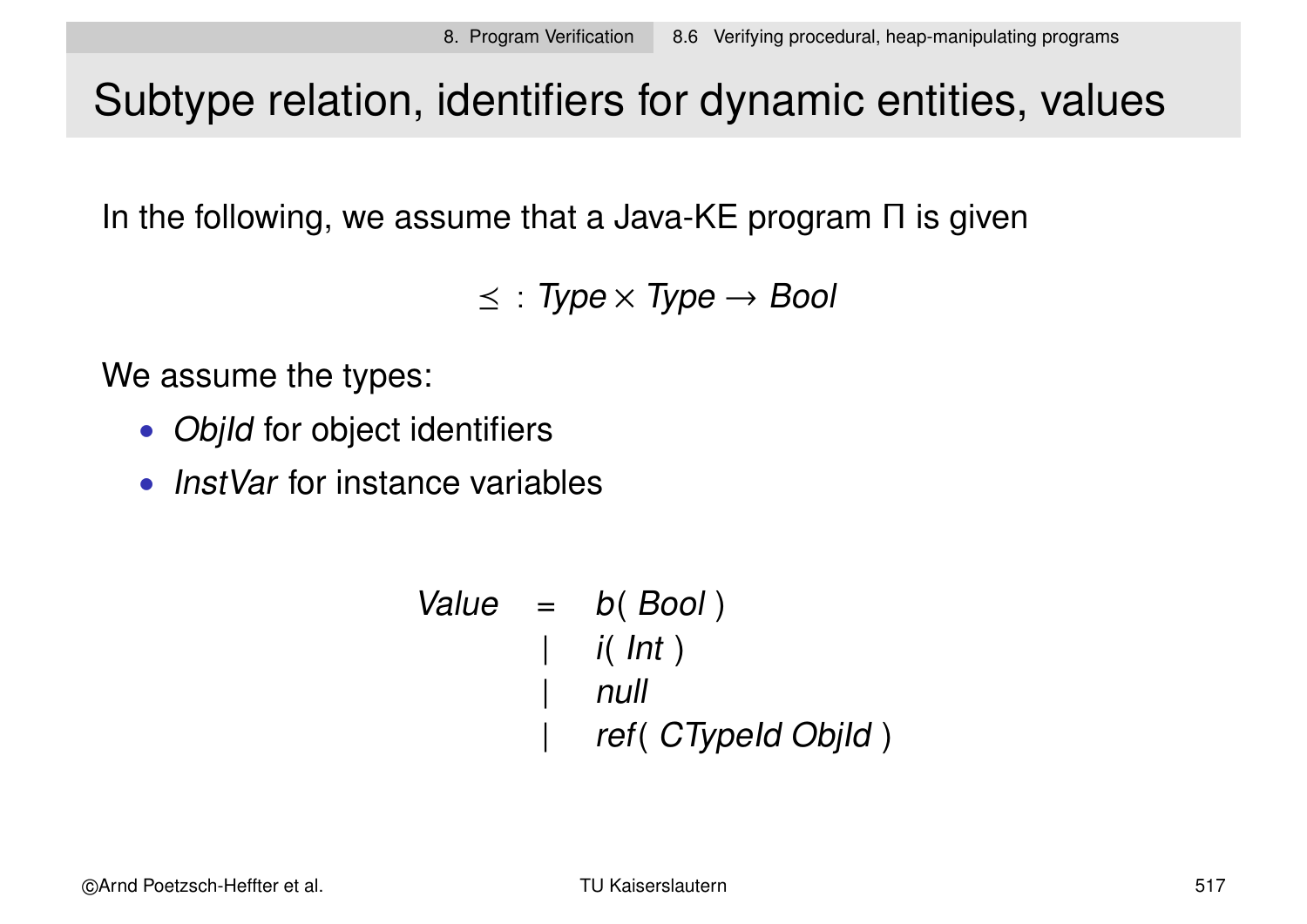## Notations and program parts

In formulas, we write:

- true and false instead of  $b(TRUE)$  and  $b(FALSE)$
- −1, 0, 1 instead of  $i(-11)$ ,  $i(01)$ ,  $i(11)$

We assume the types:

- DeclMethId for all method declarations in Π, denoted by strings of the form cid@mid with cid in CTypeId and mid  $\in$  MethodId
- VirtMethId for the so-called virtual methods, denoted by tid: mid, if mid is is a method of tid
- StmtOcc the type of all statement occurrences in Π
- ProgPart = DeclMethId ∪ VirtMethId∪ StmtOcc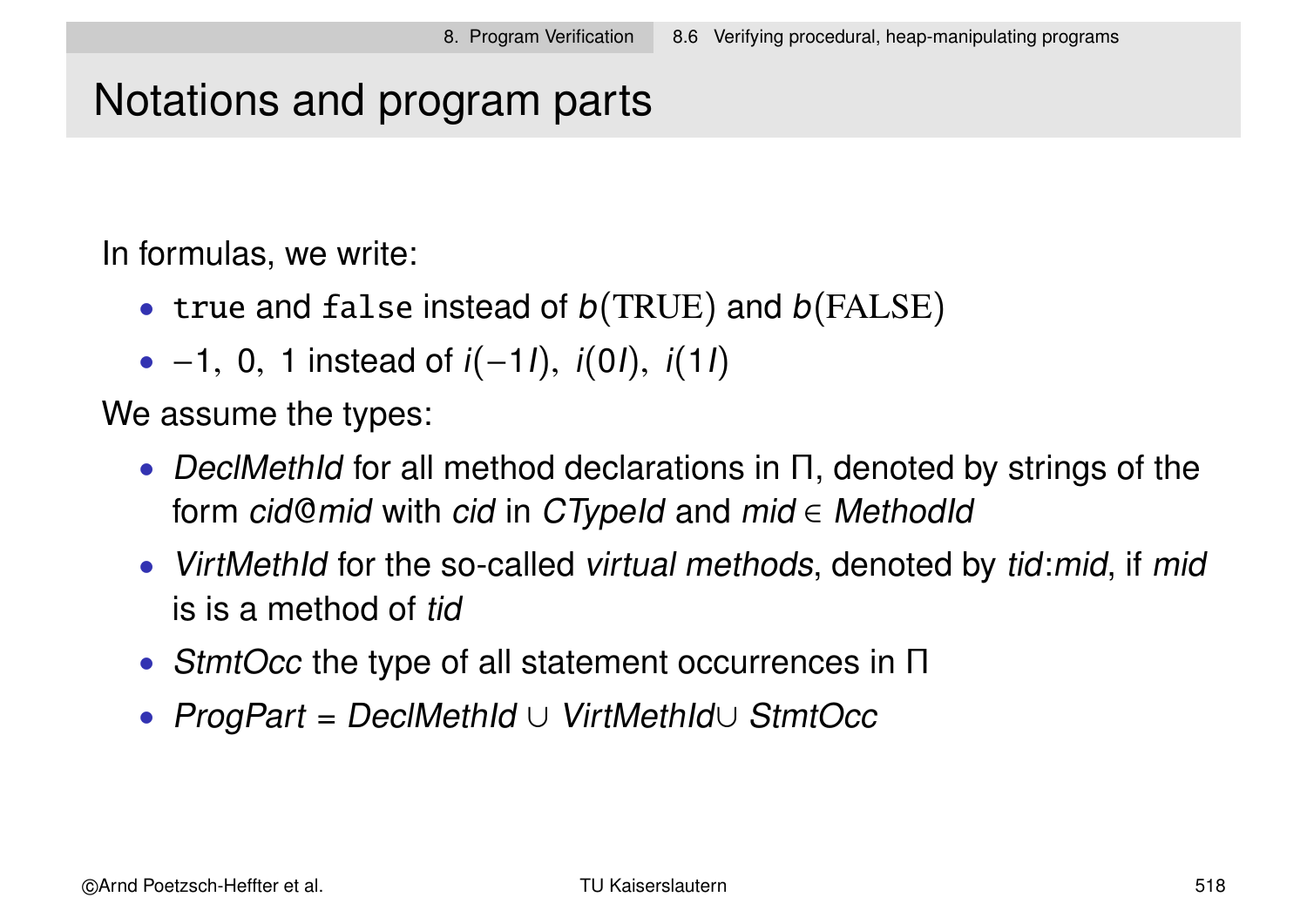# Helper functions

| <b>Vis</b>  | : ProgPart                | $\rightarrow 2^{\text{Varld}}$ |
|-------------|---------------------------|--------------------------------|
| $\tau$      | : Value                   | $\rightarrow$ Type             |
| init        | : Type                    | $\rightarrow$ Value            |
| styp        | : InstVar                 | $\rightarrow$ Type             |
| styp        | : Varld $\times$ ProgPart | $\rightarrow$ Type             |
| rtyp        | : ProgPart                | $\rightarrow$ Type             |
| defdm       | $: Type \times MethodId$  | $\rightarrow$ Bool             |
| dm          | $: Type \times MethodId$  | $\rightarrow$ DeclMethId       |
| defym       | $: Type \times Method$    | $\rightarrow$ Bool             |
| <b>vm</b>   | $: Type \times MethodId$  | $\rightarrow$ VirtMethId       |
| body        | : DeclMethId              | $\rightarrow$ StmtOcc          |
| $\bullet$ . | : Value $\times$ Fieldld  | $\rightarrow$ InstVar          |
|             |                           |                                |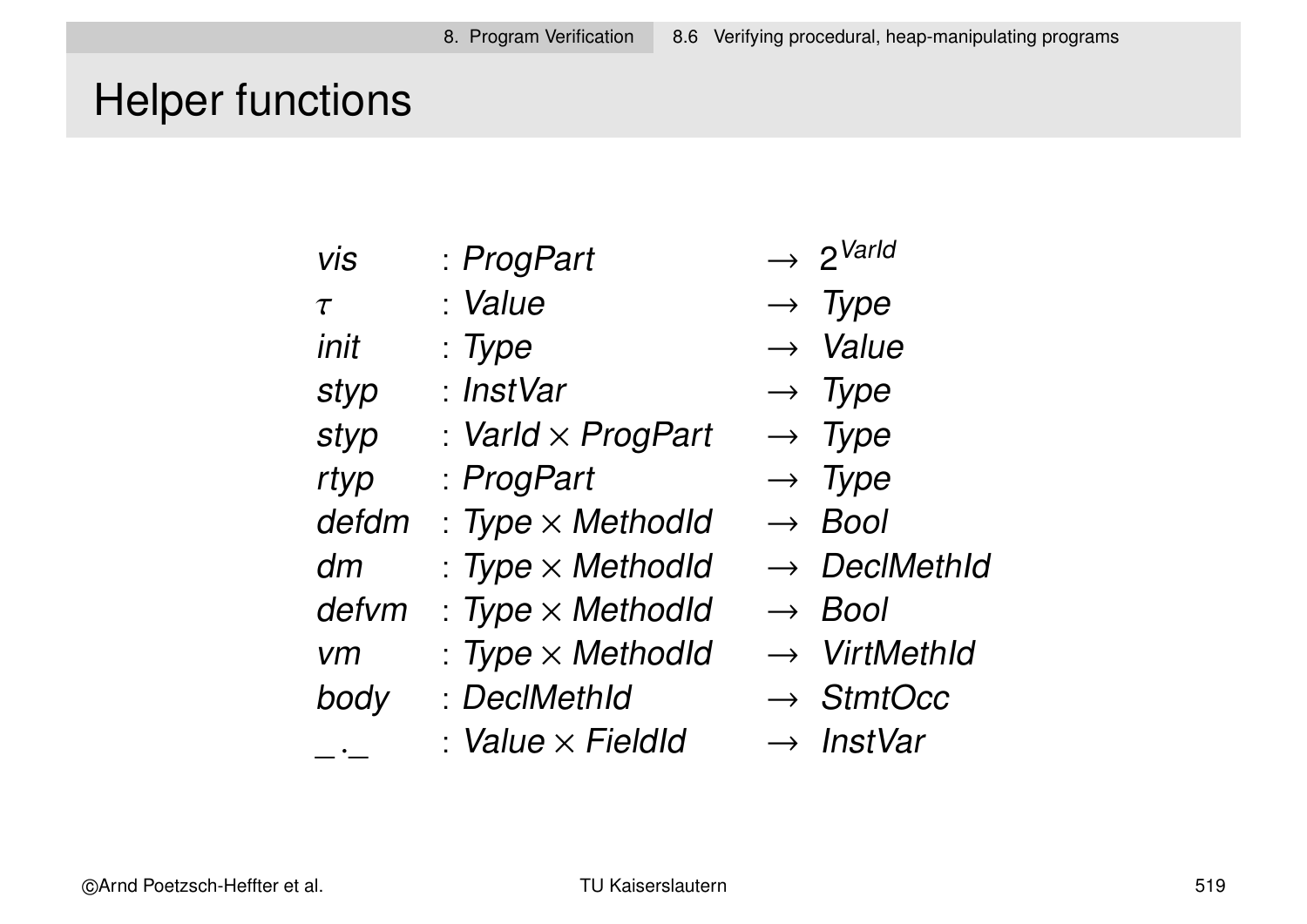#### Object store

Formalization of the object store (or heap):

- $(\_)$ : Store  $\times$  InstVar  $\rightarrow$  Value where  $OS(x.f)$  yields the value of instance variable x.f in state OS of the object store.
- $\langle : = \rangle$ : Store  $\times$  InstVar  $\times$  Value  $\rightarrow$  Store where  $OS(x.f := v)$ yields the state of the object store after updating  $x.f$  in OS by  $v.$
- $\langle \rangle$ : Store  $\times$  CTypeId  $\rightarrow$  Store where OS $\langle TID \rangle$  yields the state of the object store after allocating a new object of type  $ct(TID)$ .
- new : Store  $\times$  CTypeId  $\rightarrow$  Value where new(OS, TID) yields the object of type ct(TID) that has been allocated last in OS.
- alive : Value  $\times$  Store  $\rightarrow$  Bool where alive(x, OS) yields true iff x is an allocated object or a constant value.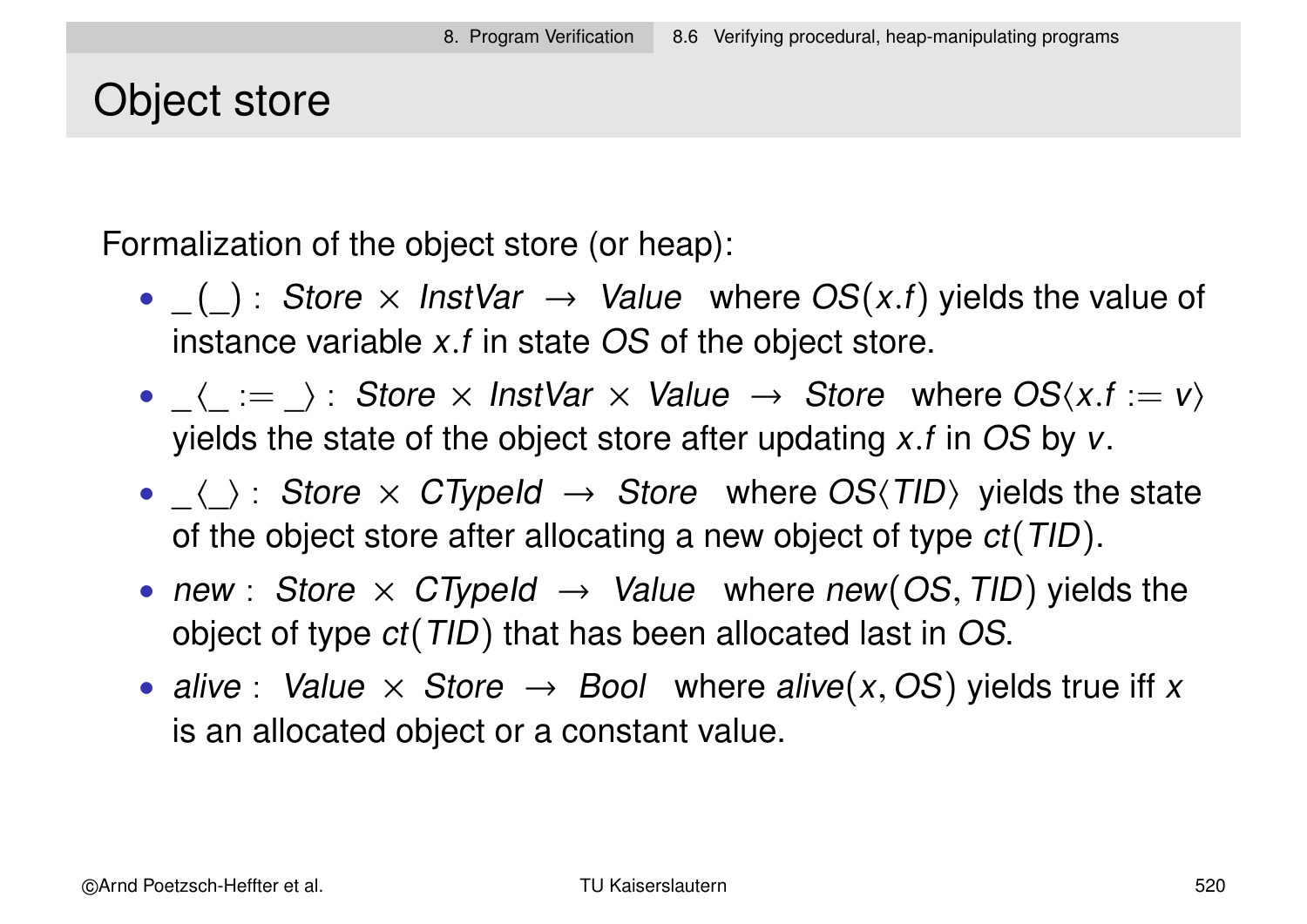## **States**

In Java-KE, we model states as pairs:

State = 
$$
(\text{Variable}) \times (\{\$\} \rightarrow \text{Store})
$$

Explanations:

- $\frac{1}{2}$  is a global variable of type Store
- Applications:  $S(v)$  for  $v \in \text{VarId}$  and  $S(\text{\$})$  otherwise
- Updates:  $S[v := E]$  and  $S[\$ := E]$
- Lifting: If  $e \in Exp$ , we write  $S(e)$  for the evaluation of e in S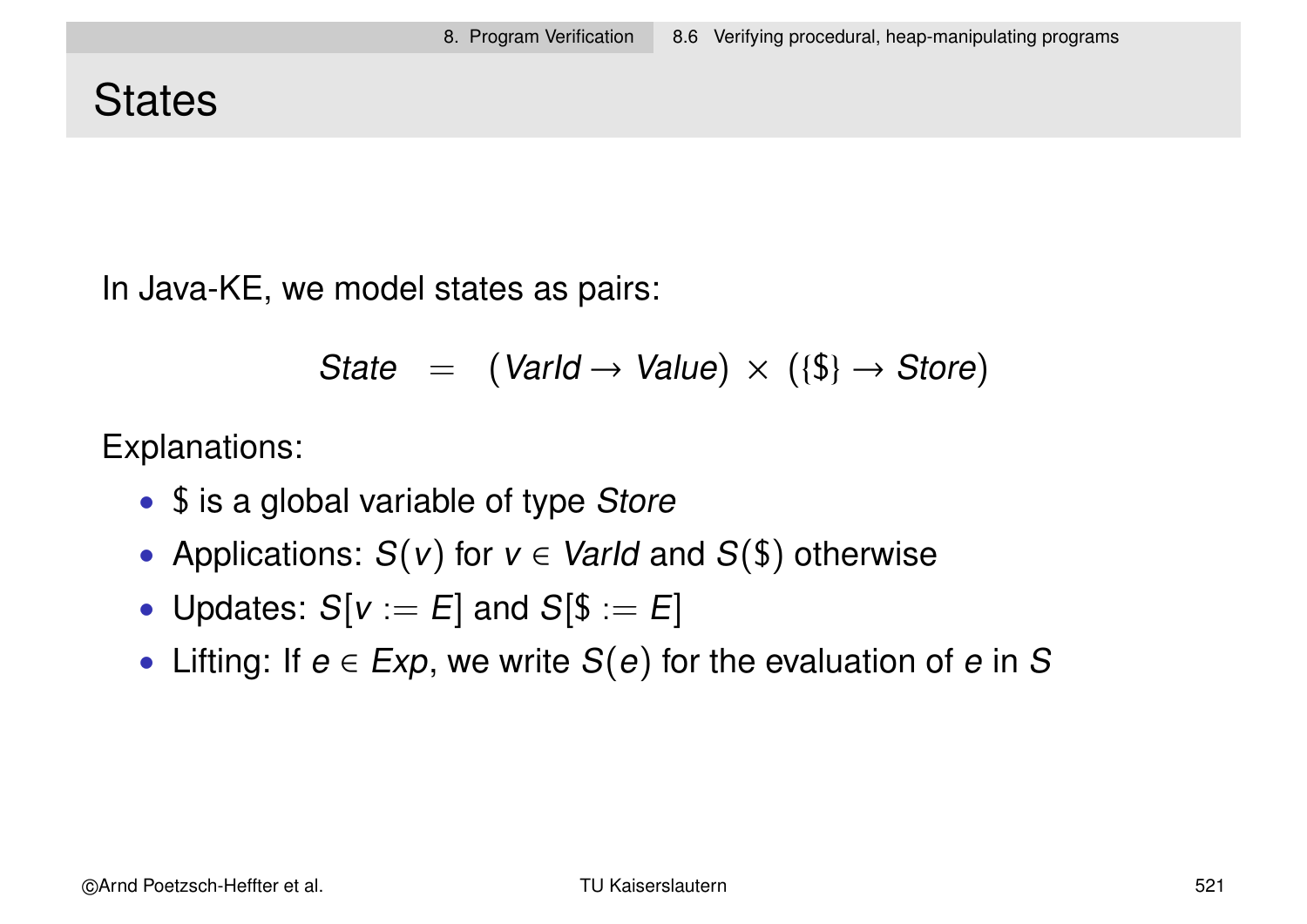## Operational semantics

The operational semantics inductively defines the relation ssem:

ssem : State  $\times$  StmtOcc  $\times$  State  $\rightarrow$  Bool

We write  $SP: c \rightarrow SQ$  for  $ssem(SP, c, SQ)$ 

$$
\frac{\tau(S(e)) \leq T}{S: x = (T)e; \rightarrow S[x := S(e)]}
$$

 $\tau(S(e)) \nleq T$ 

 $S: x = (T)e; \rightarrow S[\$ := S(\$)\langle CastExc\rangle, exc := new(S(\$), CastExc)]$ 

$$
S(y) \neq null
$$
  

$$
S: x = y.a; \rightarrow S[x := S(\$)(S(y).a)]
$$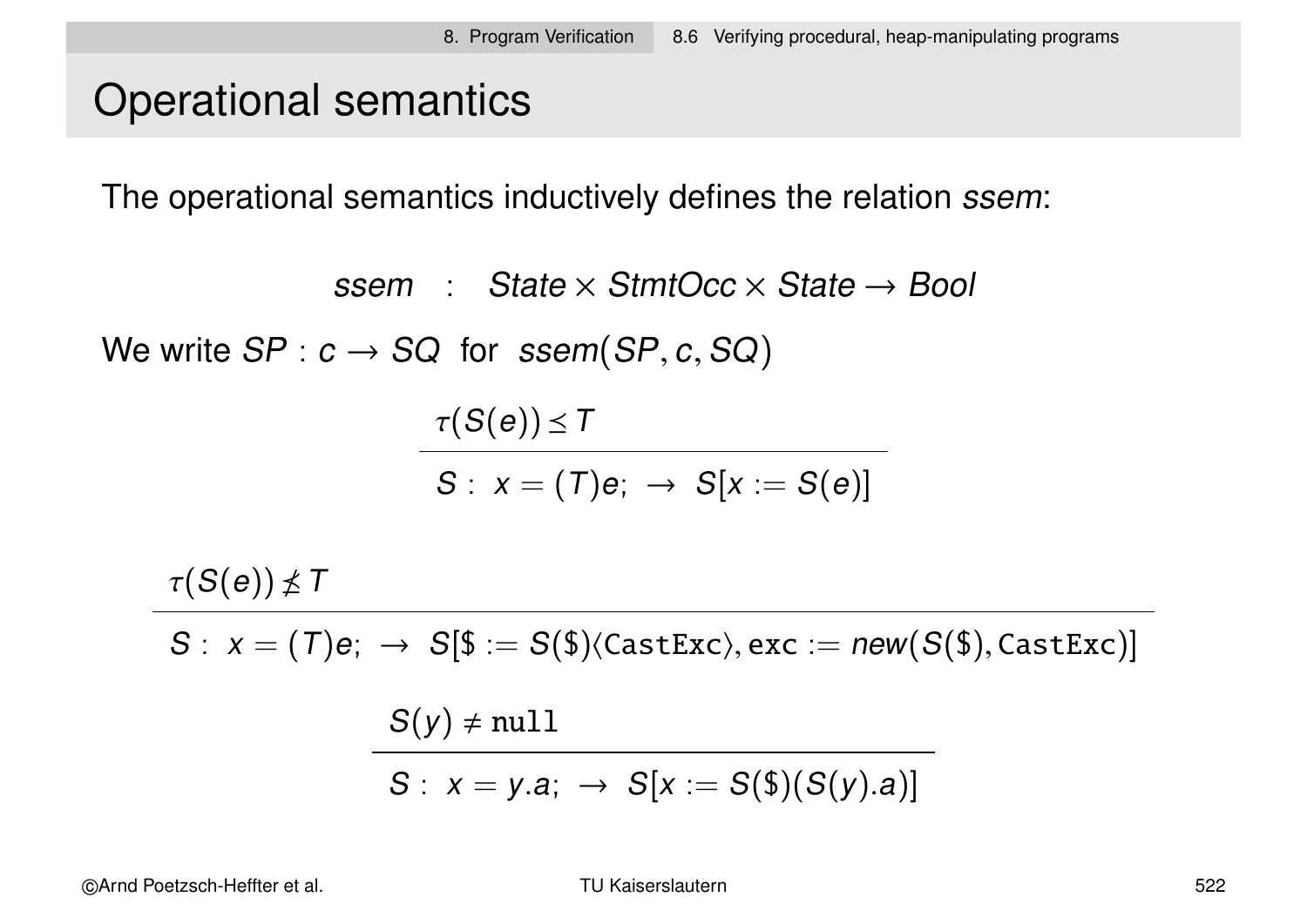# Operational semantics (2)

 $S(y) = null$ 

 $S: x = y.a; \rightarrow S[\$ := S(\$)\langle \text{NullPExc}\rangle, \text{exc} := new(S(\$), \text{NullPExc})]$ 

 $S(x) \neq null$  $S: x.a = e; \rightarrow S[\$ := S(\$)(S(x).a := S(e))]$ 

 $S(x) = null$ 

 $S: x.a = e; \rightarrow S[\$ := S(\$)\langle \text{NullPExc}\rangle, \text{exc} := new(S(\$), \text{NullPExc})]$ 

#### true

$$
S: x = new T(); \rightarrow S[\$ := S(\$)\langle T\rangle, x := new(S(\$), T)]
$$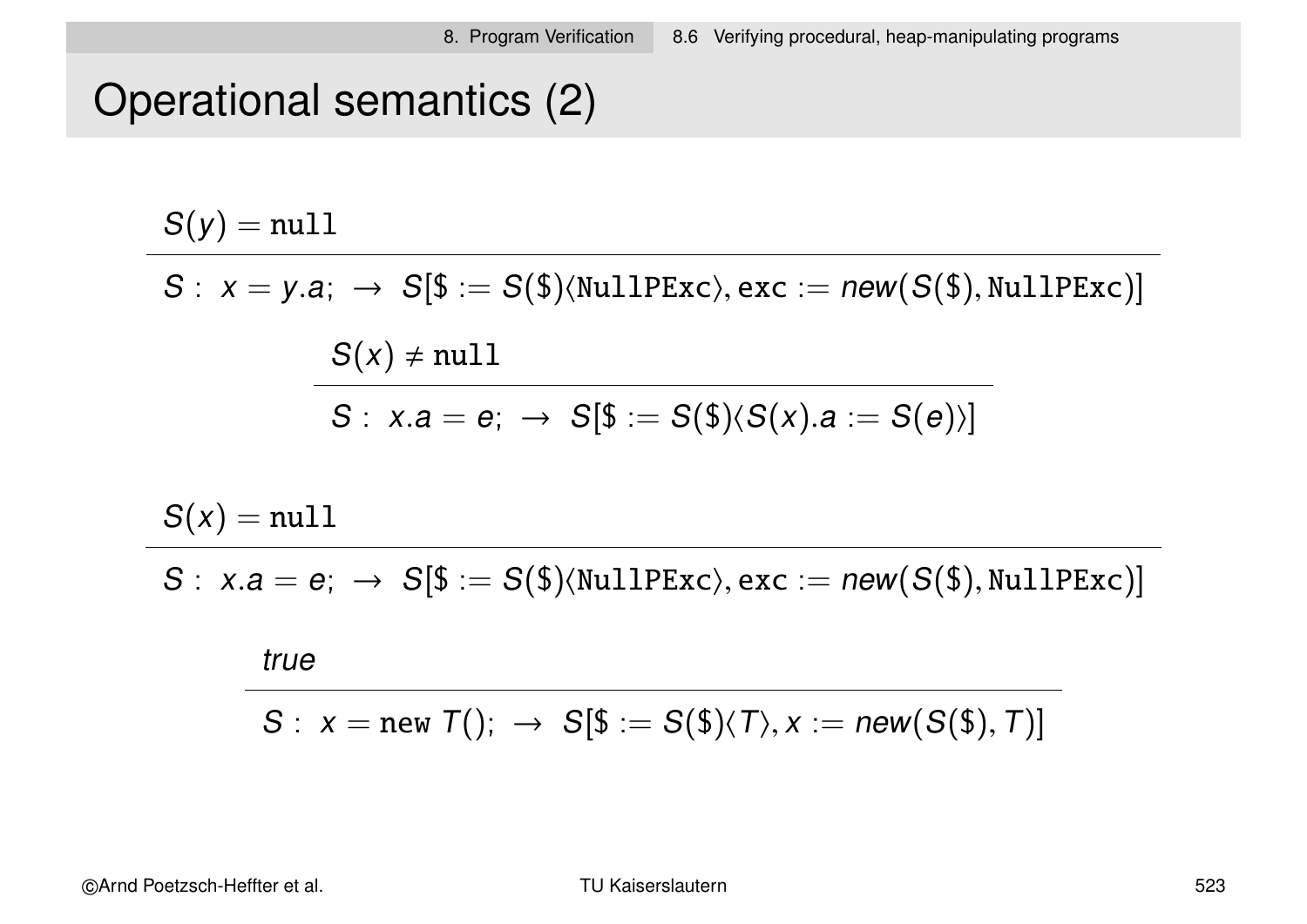# Operational semantics (3)

|                             | $S: s_1 \rightarrow SQ$ , $SQ(exc) = null$ , $SQ: s_2 \rightarrow SR$    |  |
|-----------------------------|--------------------------------------------------------------------------|--|
| $S: s_1 s_2 \rightarrow SR$ |                                                                          |  |
|                             | $S: s_1 \rightarrow SQ$ , $SQ(exc) \neq null$                            |  |
|                             | $S: s_1 s_2 \rightarrow SQ$                                              |  |
|                             | $S(e) = \text{true}, S: s_1 \rightarrow SQ$                              |  |
|                             | $S: \text{ if } (e) \{s_1\} \text{ else } \{s_2\} \rightarrow \text{SQ}$ |  |
|                             | $S(e) = false, S: s_2 \rightarrow SQ$                                    |  |
|                             | $S: \text{ if } (e) \{s_1\} \text{else} \{s_2\} \rightarrow SQ$          |  |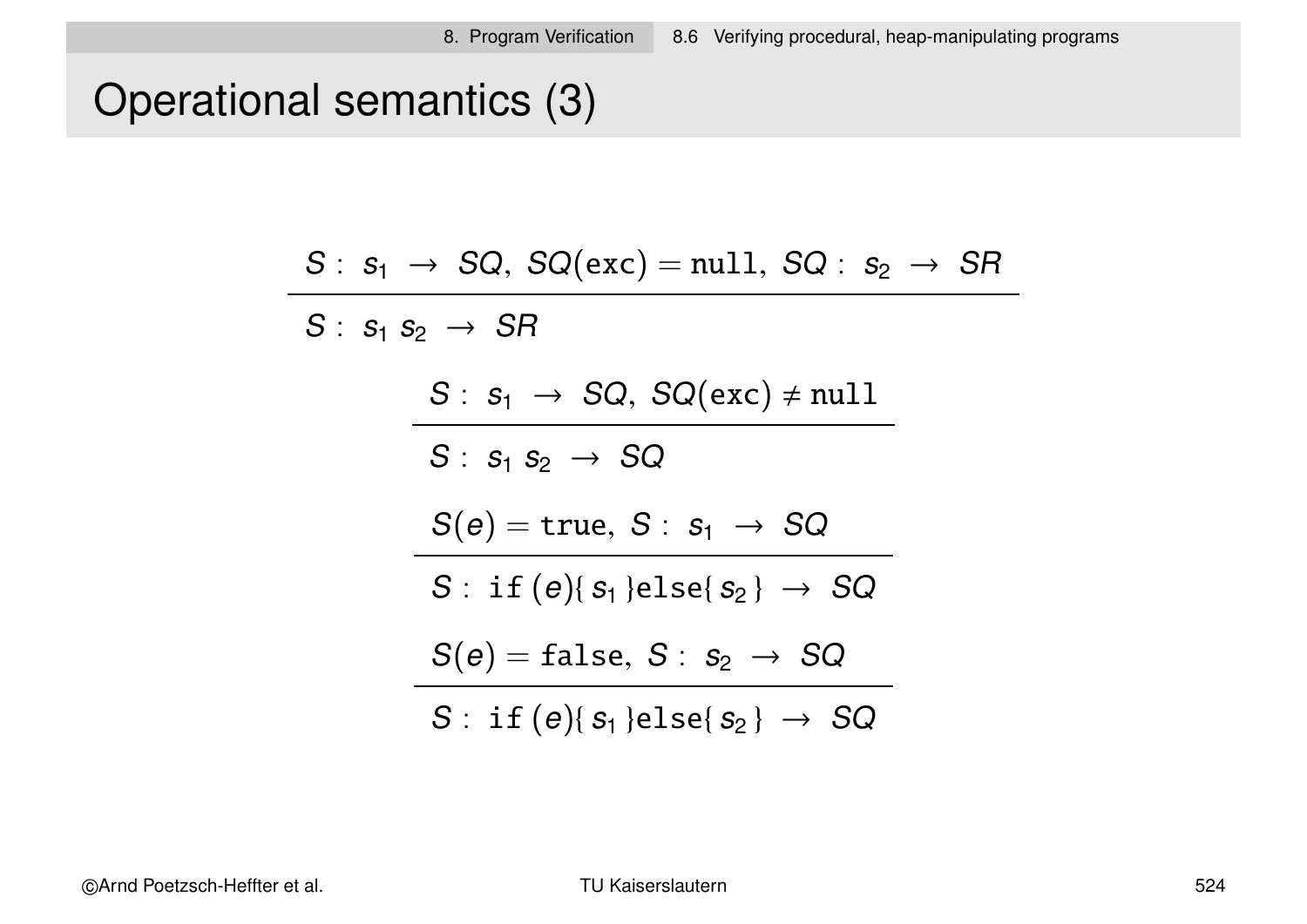# Operational semantics (4)

$$
\frac{S(e) = \text{false}}{S: \text{ while}(e) \{s\} \rightarrow S}
$$

$$
S(e) = \text{true}, S : s \rightarrow SQ, \; SQ(\text{exc}) = \text{null}, \; SQ : \; \text{while}(e) \{ s \} \; \rightarrow \; SR
$$

 $S: while(e){s} \rightarrow SR$ 

$$
S(e) = \text{true}, S: s \rightarrow SQ, SQ(\text{exc}) \neq \text{null}
$$
\n
$$
S: \text{while}(e)\{s\} \rightarrow SQ
$$
\n
$$
\frac{S[v := \text{init}(T)]: s \rightarrow SQ}{S: \{Tv; s\} \rightarrow SQ}
$$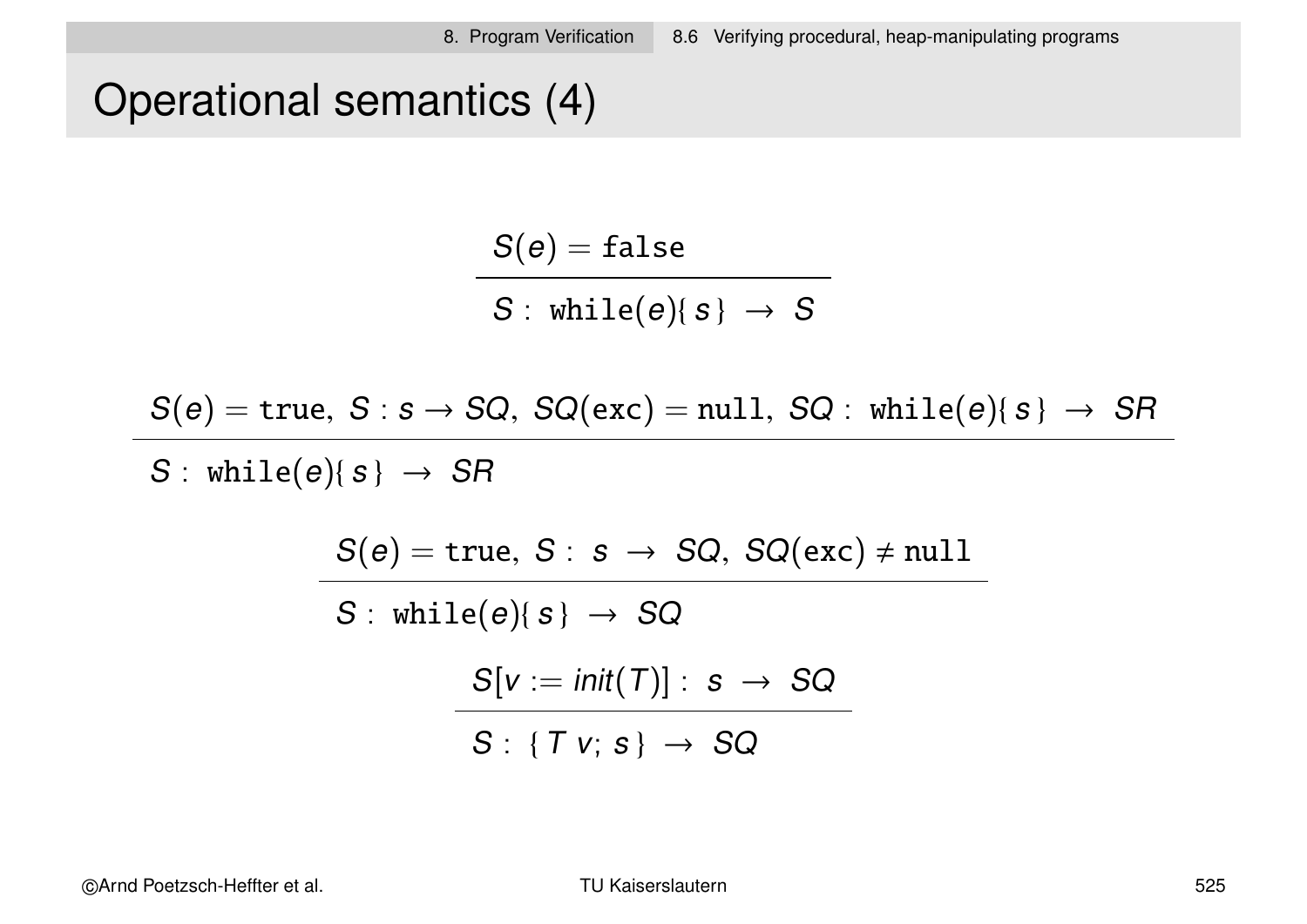# Operational semantics (5)

$$
S: s_0 \rightarrow SQ, SQ(exc) = null
$$

$$
S: \; try\{s_0\} \, catch(\, T \; v)\{ \, s_1 \: \} \ \rightarrow \ \, SQ
$$

$$
S: s_0 \rightarrow SQ, \, SQ(exc) \neq null, \, \tau(SQ(exc)) \nleq T
$$

$$
S: try{ s_0 } \} catch(T v){ s_1 } \rightarrow SQ
$$

$$
S: s_0 \rightarrow SQ, \, SQ(exc) \neq null, \, \tau(SQ(exc)) \leq T, \, \text{SQ}[v := SQ(exc), \text{exc} := null] : s_1 \rightarrow SR
$$

S : try{ $s_0$ } catch(T v){ $s_1$ }  $\rightarrow$  SR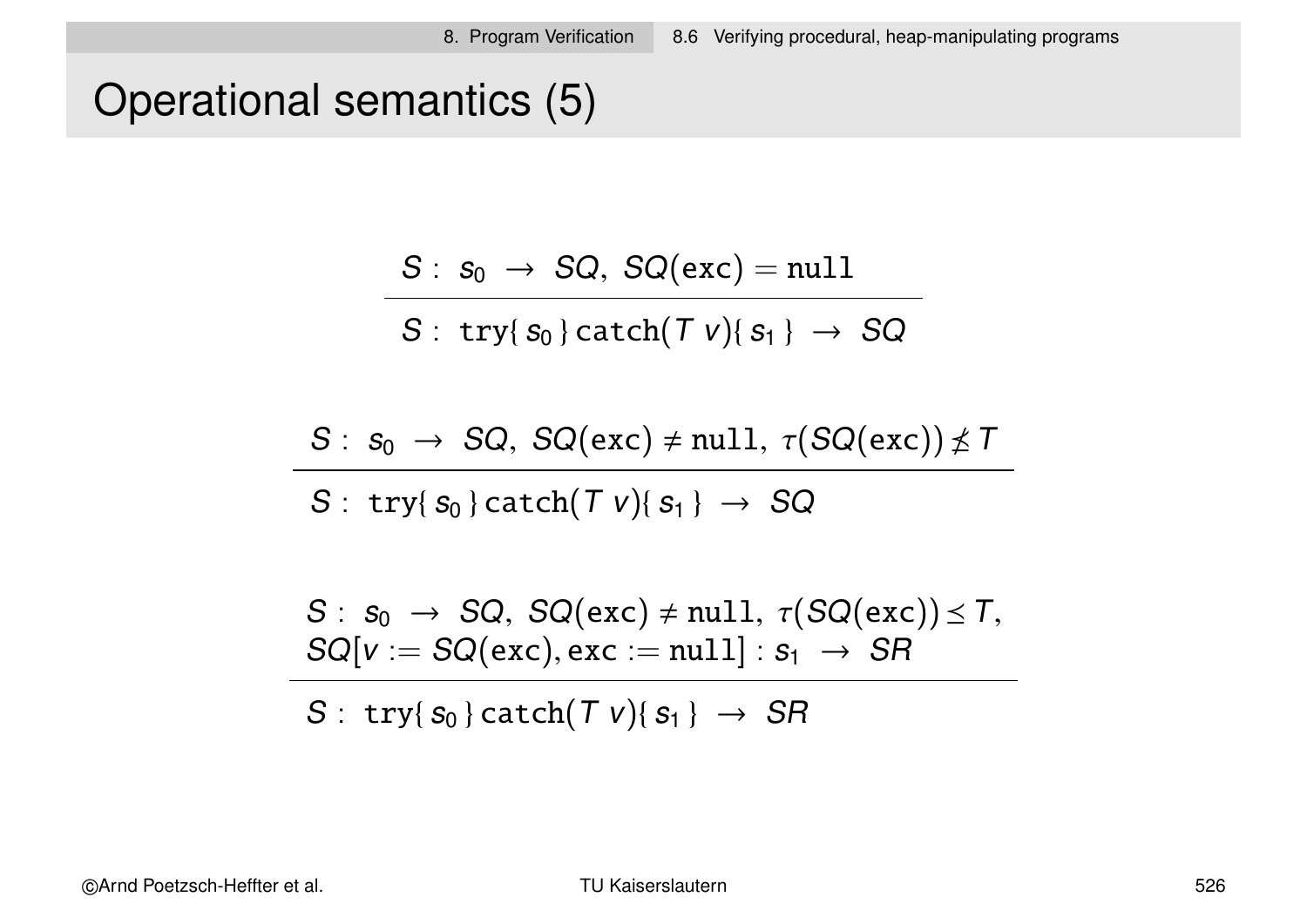## Operational semantics (6)

$$
S(y) \neq null, \ \tau(S(y)) \leq styp(y, "x = y.m(e);").\ \text{DMI} = dm(\tau(S(y)), m),\\ S[\text{this} := S(y), \text{par} := S(e), \text{res} := \text{init}(\text{rtyp}(\text{DMI}))]: \ \text{body}(\text{DMI}) \rightarrow \text{SQ}
$$

 $S: x = y.m(e); \rightarrow S[x := SQ(res), \$ := SQ(\$), exc := SQ(exc)]$ 

$$
S(y) = \texttt{null}
$$

 $S: x = y.m(e); \rightarrow S[\$ := S(\$)\langle \text{NullPExc}\rangle, \text{exc} := new(S(\$), \text{NullPExc})]$ 

$$
S[\text{par} := S(e), \text{res} := \text{init}(\text{rtyp}(T@m))] : \text{body}(T@m) \rightarrow SQ
$$
  

$$
S : x = \text{super}_T.m(e); \rightarrow S[x := SQ(\text{res}), \text{ $S := SQ$}(\text{$}), \text{ exc} := SQ(\text{exc})]
$$

©Arnd Poetzsch-Heffter et al. TU Kaiserslautern 527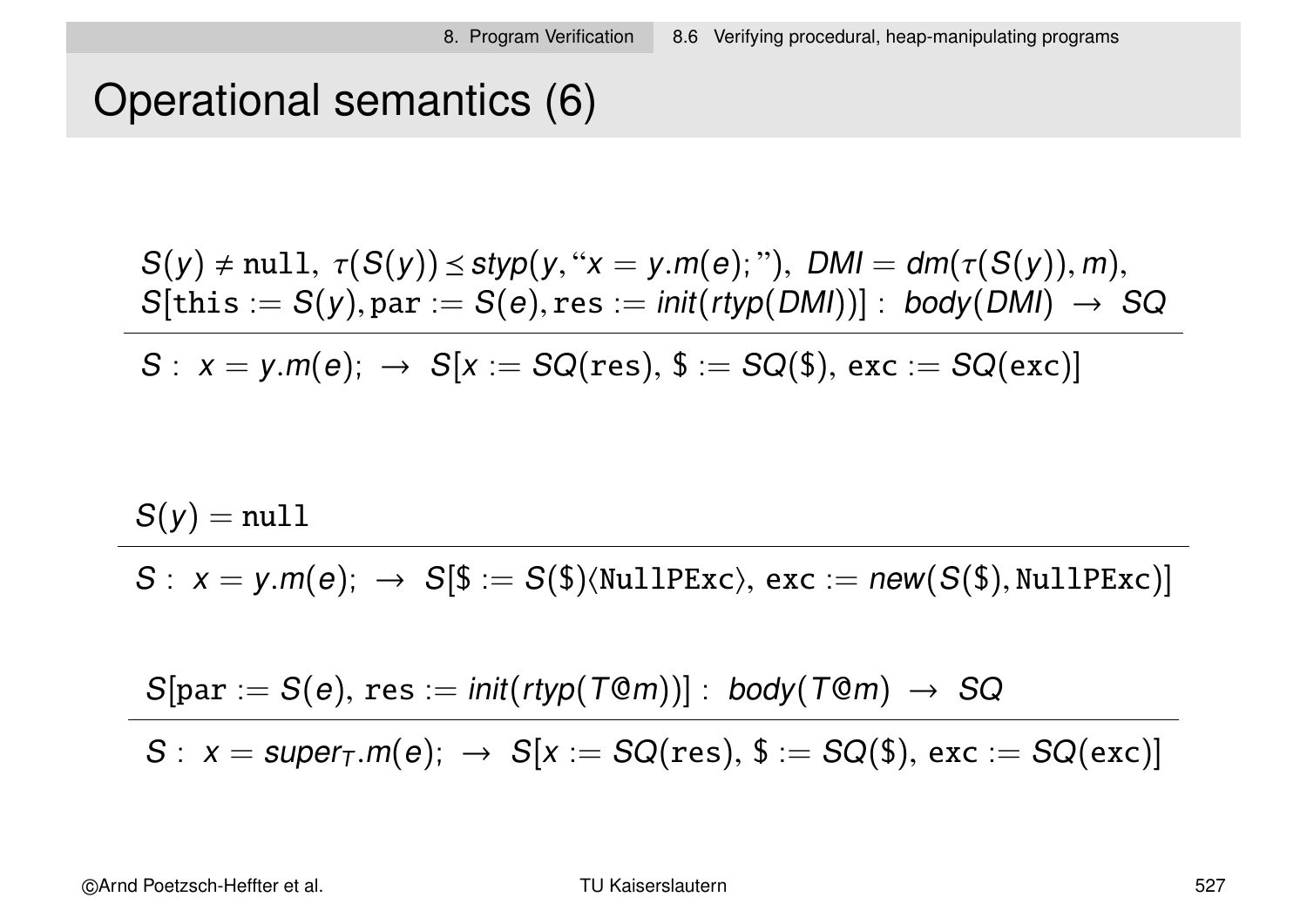### Well-typed states

$$
wts: \quad \text{Store} \rightarrow \text{Bool} \\ \text{wts}(\text{OS}) \quad \Leftrightarrow \quad \text{VInstVar IV}: \tau(\text{OS}(IV)) \leq \text{styp}(IV)
$$

$$
wt: State \times Program \rightarrow Bool
$$
  
\n
$$
wt(S, pp) \Leftrightarrow S(this) \neq null \land wt(S(\$)) \land
$$
  
\n
$$
\forall \text{Varld } V: V \in vis(pp) \Rightarrow \tau(S(V)) \leq styp(V, pp)
$$

$$
\begin{array}{lcl}\n\textit{wtp}: & \textit{State} \times \textit{Program} & \rightarrow \textit{Bool} \\
& \textit{wtp}(S, pp) & \Leftrightarrow & \textit{wt}(S, pp) \ \wedge \ \textit{S}(\textit{exc}) = \textit{null}\n\end{array}
$$

wtr : State  $\times$  ProgPart  $\rightarrow$  Bool  $\mathsf{wt}(S, pp) \quad \Leftrightarrow \quad \mathsf{wt}(S, pp) \ \land \ \tau(S(res)) \leq r\mathsf{typ}(pp)$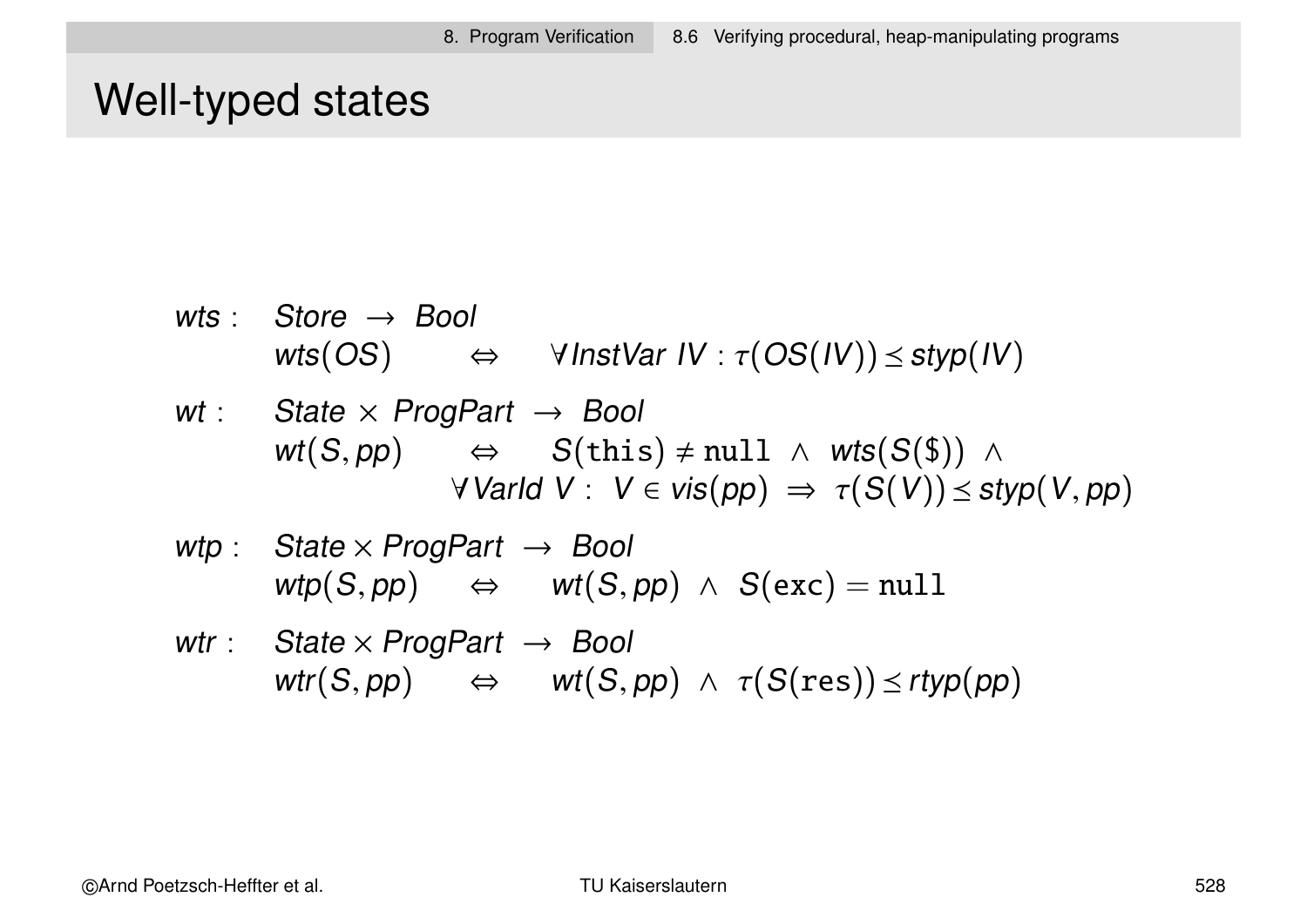## Semantics for program parts

sem : State  $\times$  ProgPart  $\times$  State  $\rightarrow$  Bool  $sem(S, c, SQ)$   $\Leftrightarrow$   $wtp(S, c) \wedge ssem(S, c, SQ)$  $sem(S, Tom, SQ)$   $\Leftrightarrow$  wtp(S, TOm) ∧  $sem(S[res := init(rtyp(T@m))], body(T@m), SQ)$  $sem(S, T:m, SQ)$   $\Leftrightarrow$   $wtp(S, T:m) \wedge defdm(\tau(S(this)), m) \wedge$  $sem(S, dm(\tau(S(this)), m), SQ)$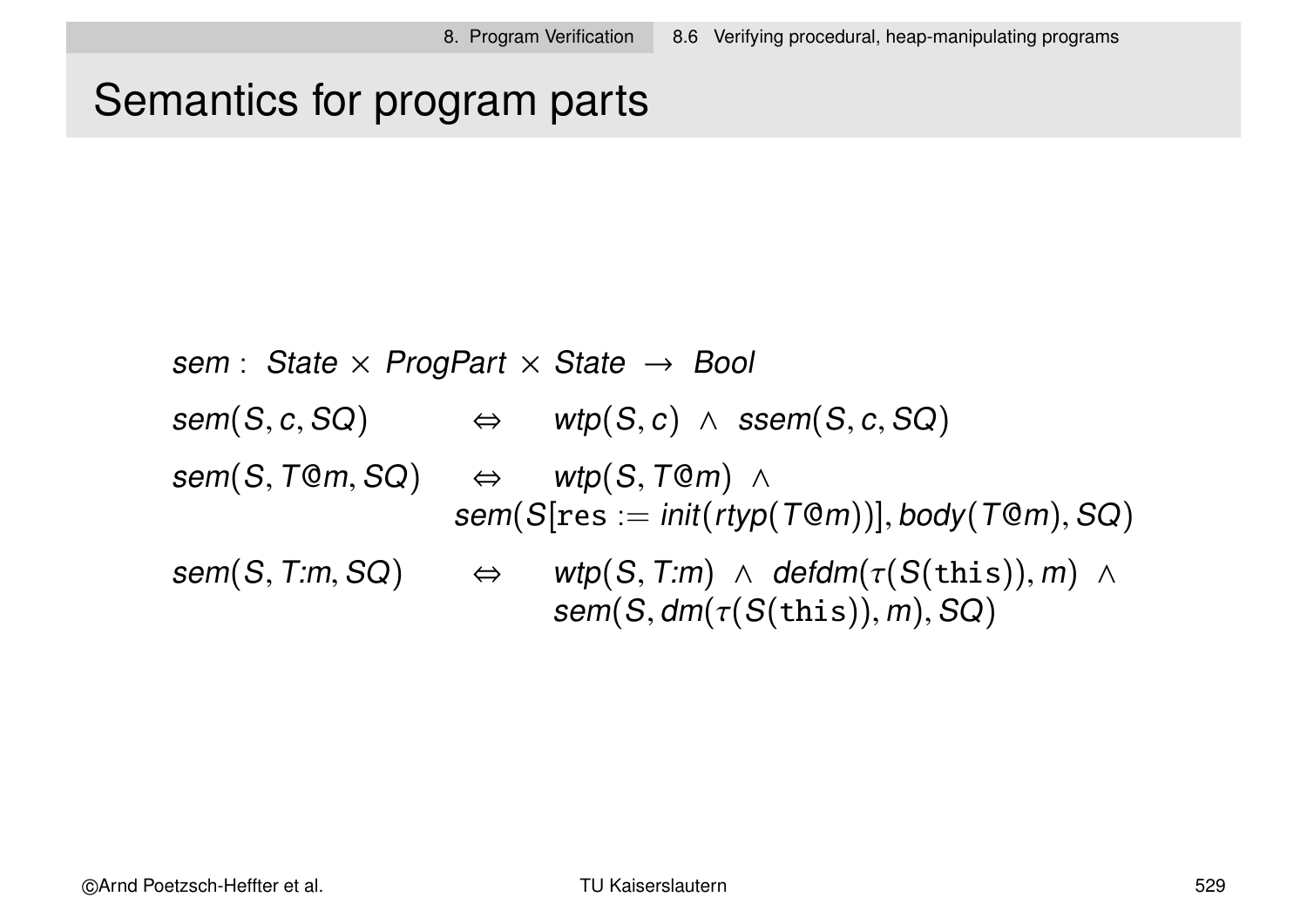## Properties of semantics

Lemma (deterministic)

```
sem(S, pp, SQ) \wedge sem(S, pp, SR) \Rightarrow SQ = SR
```
Lemma (well-typed poststates)

$$
sem(S, pp, SQ) \Rightarrow wrr(SQ, pp)
$$

We also define a fine-grained semantics:

rssem : Nat  $\times$  State  $\times$  StmtOcc  $\times$  State  $\rightarrow$  Bool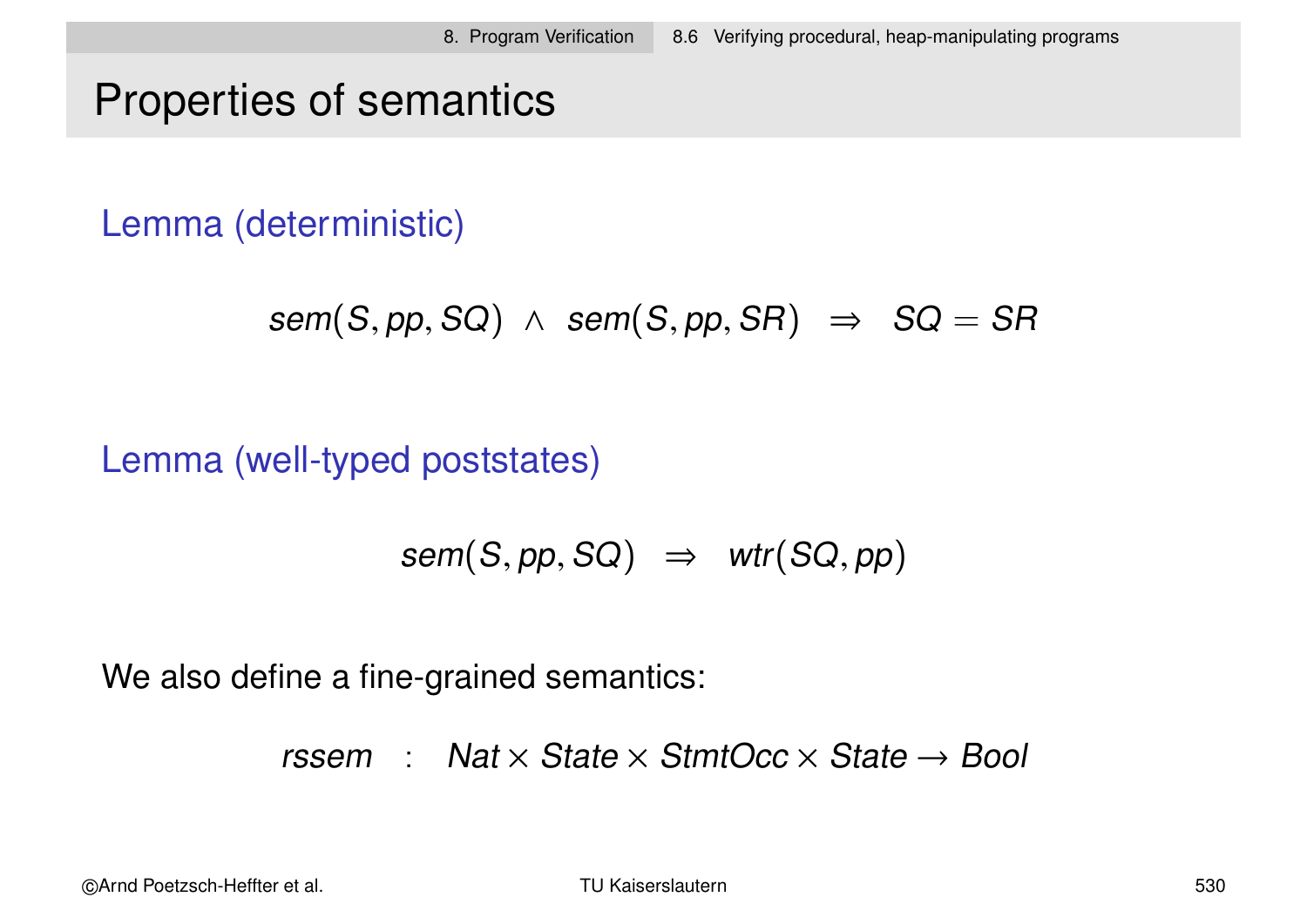#### Formulas

For every program Π:

- $Th(\Pi)$  denotes the theory defining the types and functions introduced above
- $\Sigma_{\Pi}$  denotes the signature of  $TH(\Pi)$
- assertions are a first-order formula over  $\Sigma_{\Pi} \cup \text{VarId}_{\Lambda} \cup \{\$\}$
- triples have the form { **P** } pp { **Q** } where **P** and **Q** are assertions and pp is a program part of  $\Pi$  such that
	- If pp is a statement: the program variable are in  $vis(pp)$
	- $\triangleright$  otherwise: preconditions only contain this, par and postconditions only contain res, exc

If a program variable v may occur in a pre- or postcondition **R** of pp, we say that v is admissible for **R**.

• sequents have the form  $\mathcal{A}$  $\overline{\mathsf{R}}$  $\triangleright$  **A** where  $\mathcal{A}$  is a finite set of method and implementation annotation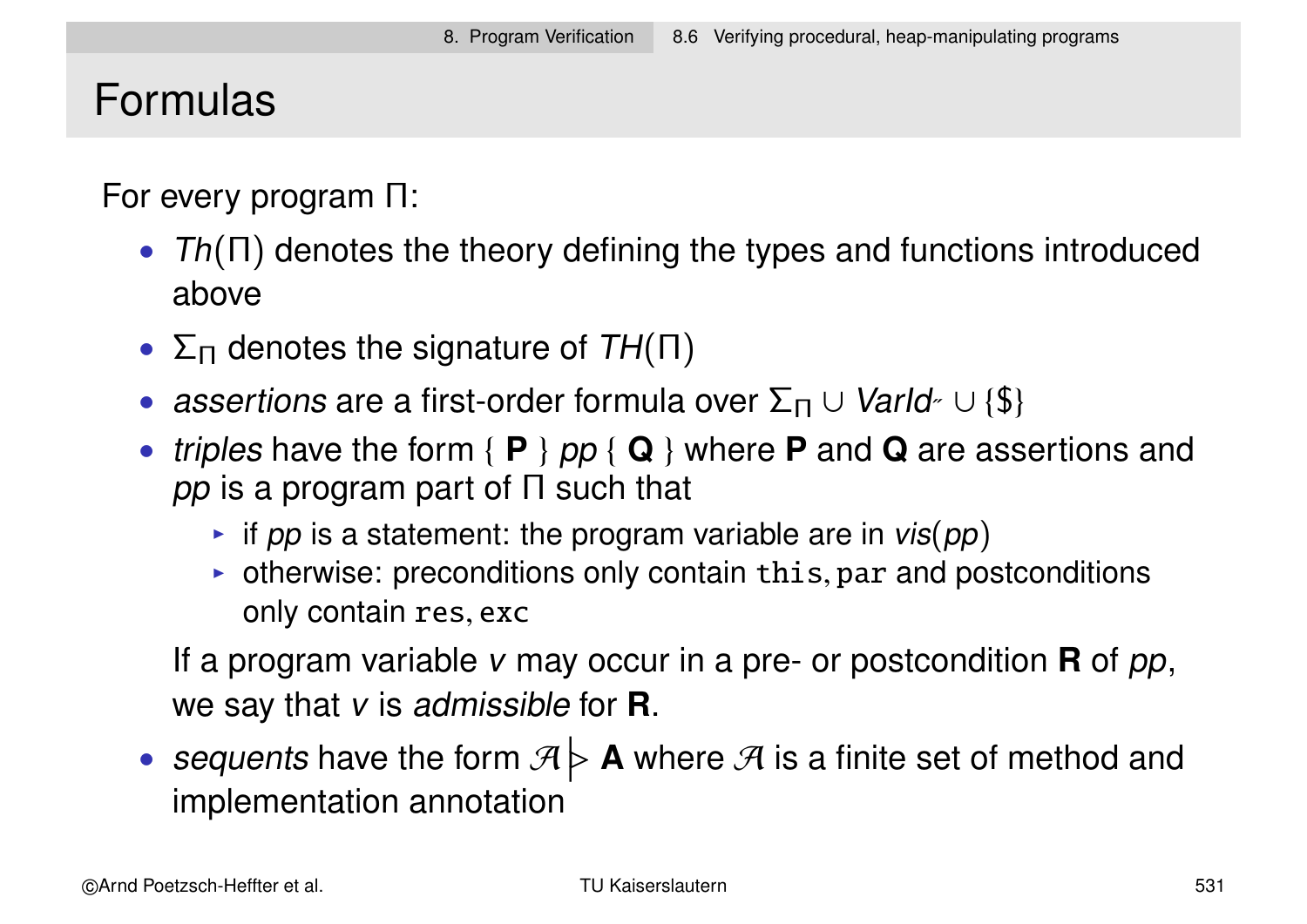# **Validity**

Let F be a formula or term and S be a state.

 $F[S]$  denotes the formula or term in which each occurrence of a program variable  $v$  is substituted by  $S(v')$ ; similar for \$. Validity of triples:

 ${P}pp{Q} \equiv_{def} UC(\forall S, SQ : P[S] \land rsem(N, S, pp, SQ) \Rightarrow Q[SQ])$ 

where N is a logical variable not occurring free in **P** or **Q** and UC denotes the universal closure over all logical variables except N. Validity of sequents

 $\{P_1\}m_1\{Q_1\}, \ldots$  $\triangleright$  {**P**} $c$ {**Q**} =  $_{def}$   $\forall N$  : {**P**<sub>1</sub>}  $m_1$ {**Q**<sub>1</sub>}  $\land \dots \Rightarrow$  {**P**} $c$ {**Q**}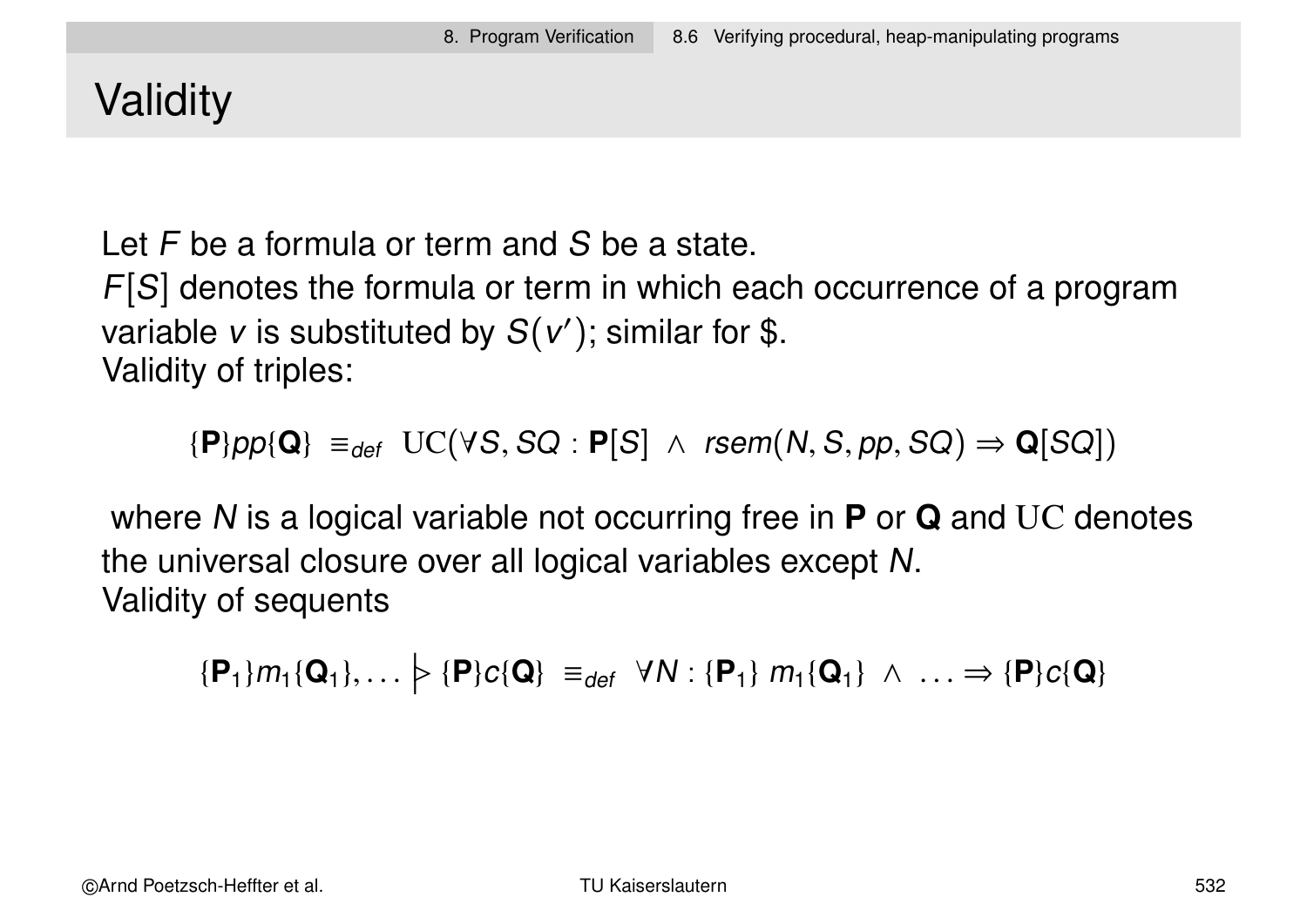### Rules

In the following  $\mathcal{A}$  stands for a set of assumptions and **P**, **Q**, **R** are formulas adhering to the restrictions of the corresponding triple

#### **cast-axiom:**

$$
\models \left\{ \begin{array}{l} (\tau(e) \preceq T \ \wedge \ \mathbf{P}[e/x]) \ \vee \\ (\tau(e) \nleq T \ \wedge \ \mathbf{P}[\$(\text{CastExc})/\$, new(\$(\text{fastExc})/\text{exc}]) \end{array} \right\} \ x = (T)e; \ \{\mathbf{P}\}
$$

#### **field-read-axiom:**

$$
\left. \left. \left. \left. \right| \begin{array}{l} \left( y \neq \text{null} \ \wedge \ \mathsf{P}[\$(y.a)/x] \right) \ \vee \\ \left( y = \text{null} \ \wedge \ \mathsf{P}[\$(\text{NullPExc})/\$, new(\$(\text{NullPExc})/\text{exc}]\right) \end{array} \right\} \right\} \ x = y.a; \ \{\mathsf{P}\}
$$

#### **field-write-axiom:**

$$
\models \left\{ \begin{array}{l} (x \neq null \ \land \ \mathsf{P}[\$(x.a := e)/\$]) \ \lor \\ (x = null \ \land \ \mathsf{P}[\$(\texttt{NullPExc})/\$, \ \texttt{new}(\$(\texttt{S},\texttt{NullPExc})/\texttt{exc}]) \end{array} \right\} \ x.a = e; \{\ \mathsf{P} \ \}
$$

©Arnd Poetzsch-Heffter et al. TU Kaiserslautern 533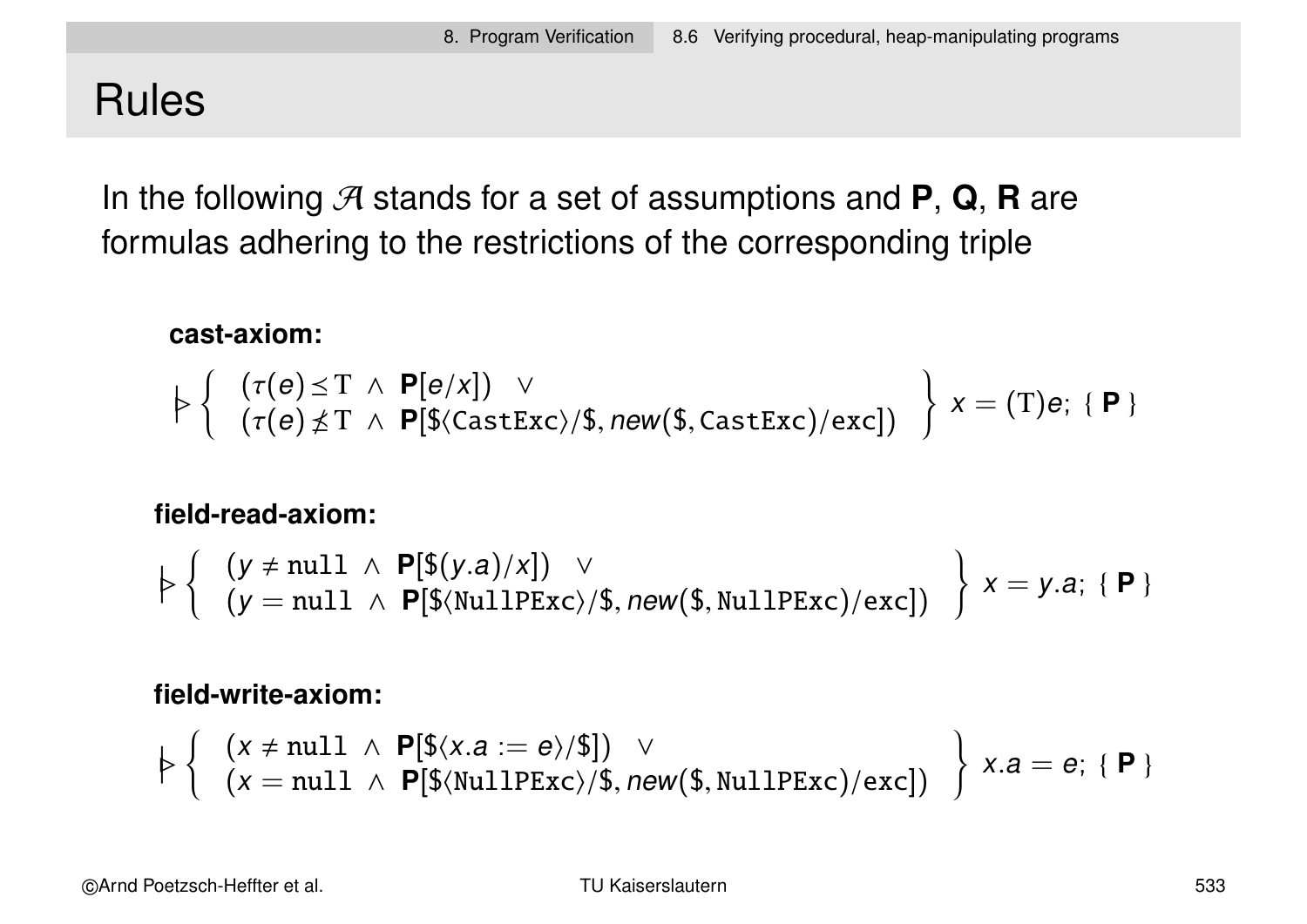# Rules (2)

**new-axiom:**

```
\varphi { P[new($, T)/x, $\langle T \rangle/$] } x = new T(); { P }
```
**seq-rule:**

 $\mathcal{A}$  $\triangleright$  { **P** } s<sub>1</sub> { (exc  $\neq$  null ∧ **Q**) ∨ (exc = null ∧ **R**) }  $\mathcal{A}$  $\triangleright$  { **R** } s<sub>2</sub> { **Q** }

 $\mathcal{A}$  $\triangleright$  { **P** }  $s_1 s_2$  { **Q** }

**if-rule:**

$$
\mathcal{A} \triangleright \{ e = true \land P \} s_1 \{ Q \} \mathcal{A} \triangleright \{ e = false \land P \} s_2 \{ Q \}
$$

 $\mathcal{A}$  $\triangleright$  { **P** } if(e){s<sub>1</sub>}else{s<sub>2</sub>} { **Q** }

**while-rule:**

$$
\mathcal{A} \triangleright \{\ e = \text{true} \ \wedge \ l\} \ s \ \{1\}
$$

 $\mathcal{A}$  $\left\{ \mid \mathbf{H} \right\}$  while(e){s} { (exc  $\neq$  null  $\vee$  e = false)  $\wedge$   $\mid$  }

©Arnd Poetzsch-Heffter et al. TU Kaiserslautern 534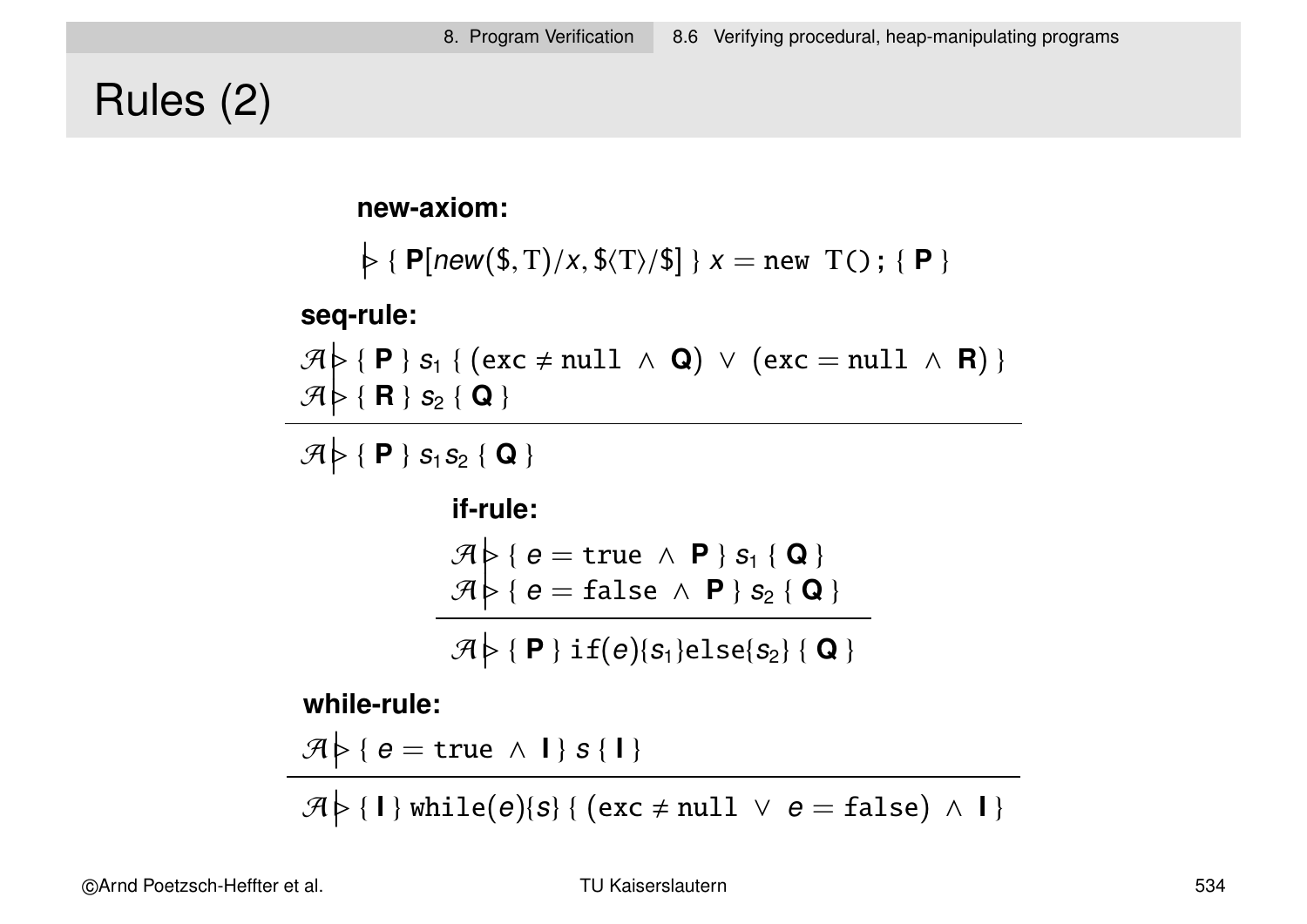## Rules (3)

**catch-rule:**

\n
$$
\mathcal{A} \models \{P\} \ s_{0} \left\{ \begin{array}{l} \left( (\text{exc} = \text{null} \ \lor \ \tau(\text{exc}) \nleq T) \ \land \ \mathbf{Q} \right) \\ \lor (\text{exc} \neq \text{null} \ \land \ \tau(\text{exc}) \leq T \ \land \ \mathbf{R}) \end{array} \right\}
$$
\n
$$
\mathcal{A} \models \{R[v/\text{exc}] \} \ s_{1} \{Q\}
$$

 $\mathcal{A}$  $\varphi$  { **P** } try{s<sub>0</sub>}catch(T *v*){s<sub>1</sub>} { **Q** }

> **block-rule:**  $\mathcal{A}$  $\triangleright$  { **P**  $\land$   $v = init(T)$  } s { **Q** }  $\mathcal{A}$  $\triangleright$  { **P** } {T v; s} { **Q** }

The triple in the conclusion is only correctly formed if **P** and **Q** do not contain v (v cannot be visible outside the block statement in Java).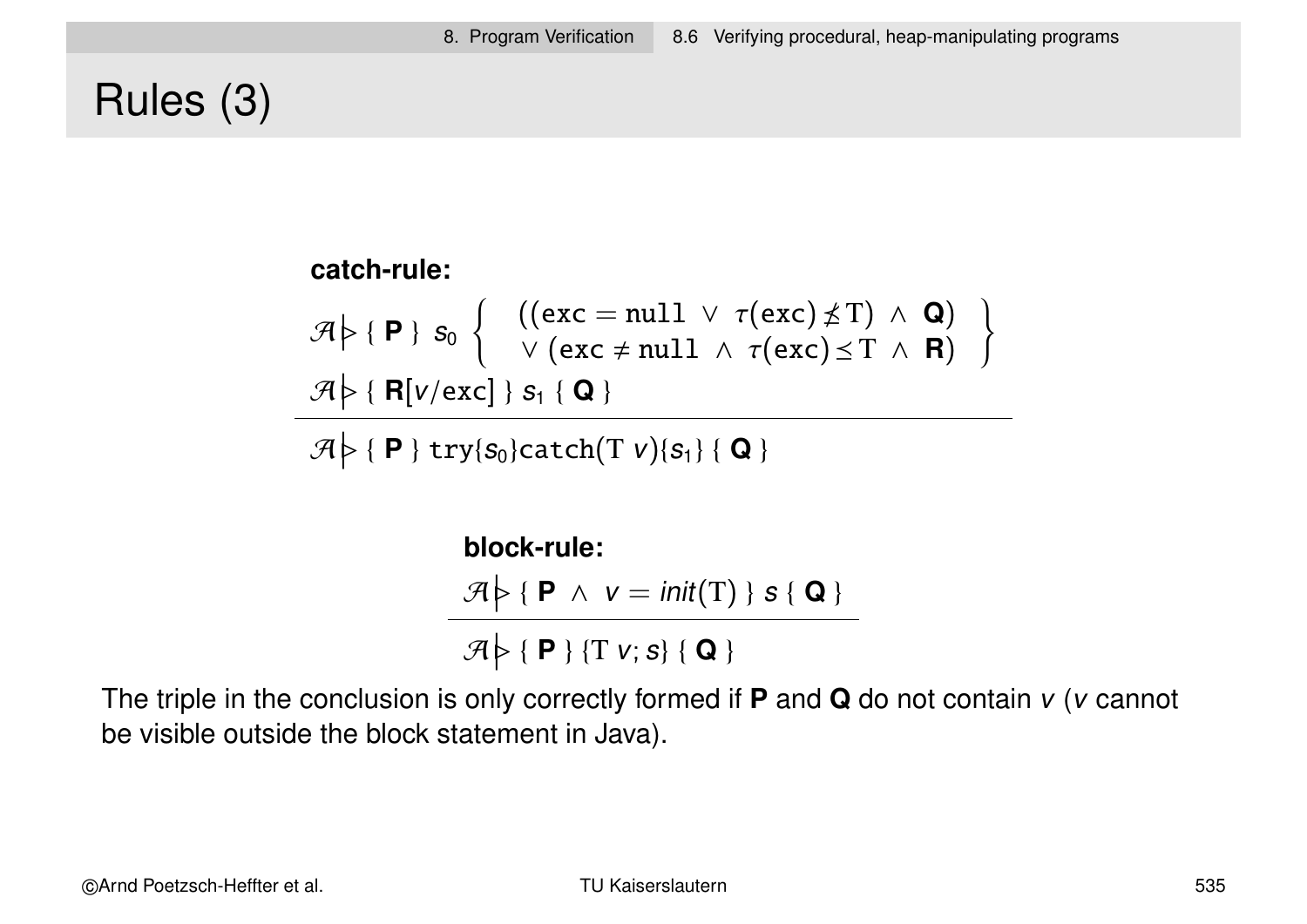# Rules (4)

#### **invoc-exc:**

 $\diamondsuit$  {  $y = null \land Q[$(NullPExc)/$, new($, NullPExc)/exc]$  }  $x = y.m(e);$  {  $Q$  }

#### **invoc-rule:**

 $\mathcal{A}$  $\varphi$  { **P** } vm(styp(y', " $x = y.m(e)$ ; "), m) { **Q** }

 $\mathcal{A}$  $\varphi$  {  $y \neq null \land P[y/\text{this}, e/\text{par}]$  }  $x = y.m(e)$ ; { Q[x/res] }

#### **invoc-var-rule:**  $\mathcal{A}$  $\triangleright$  { **P** }  $x = y.m(e);$  { **Q** }  $\mathcal{A}$  $\varphi$  { **P**[w/Z] }  $x = y.m(e);$  { **Q**[w/Z] }

where  $Z$  is a logical variable and w program variable different from  $x$  and exc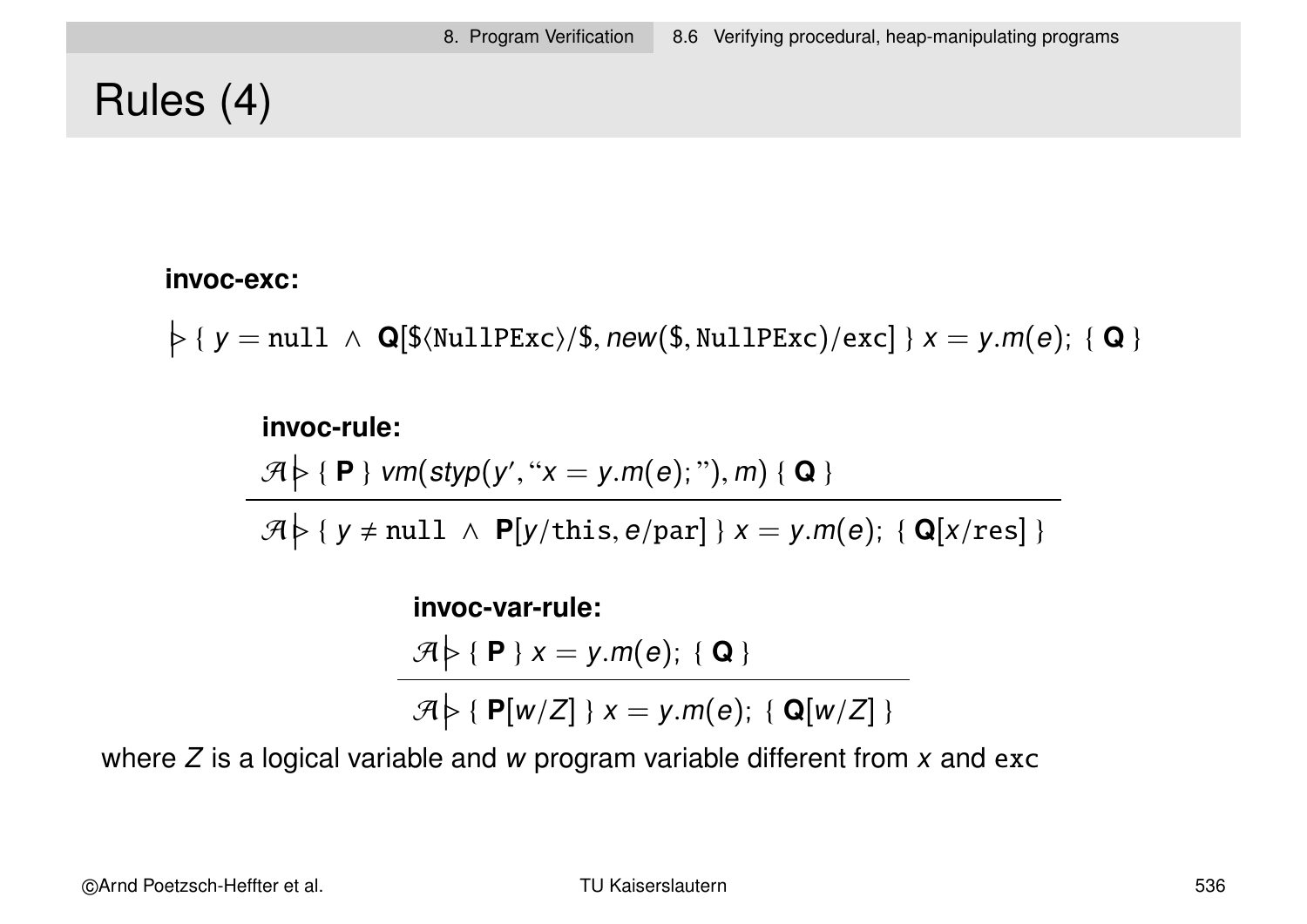### Rules (5)

**call-rule:**

 $\mathcal{A}$  <sup>B</sup> { **<sup>P</sup>** } <sup>T</sup>@<sup>m</sup> { **<sup>Q</sup>** }

 $\mathcal{A}$  $\triangleright$  { **P**[e/par] }  $x = super_T.m(e);$  { **Q**[x/res] }

**call-var-rule:**  $\mathcal{A}$  $\triangleright$  { **P** } x = super<sub>T</sub>.m(e); { **Q** }

 $\mathcal{A}$  $\varphi$  { **P**[w/Z] }  $x = super_T.m(e);$  { **Q**[w/Z] }

where  $Z$  is a logical variable and  $w$  a program variable different from  $x$  and exc.

**impl-rule:**  $\mathcal{A}, \{\ \mathsf{P}\ \}$  T@m { Q }  $\}$  {  $\mathsf{P}$   $\land$   $\text{res} = \text{init}(\text{rtyp}(\text{\small\textsf{T@}} m))$  } body(T@m) { Q }  $\mathcal{A}$  $\varphi$  { **P** } T@m { **Q** }

©Arnd Poetzsch-Heffter et al. TU Kaiserslautern 537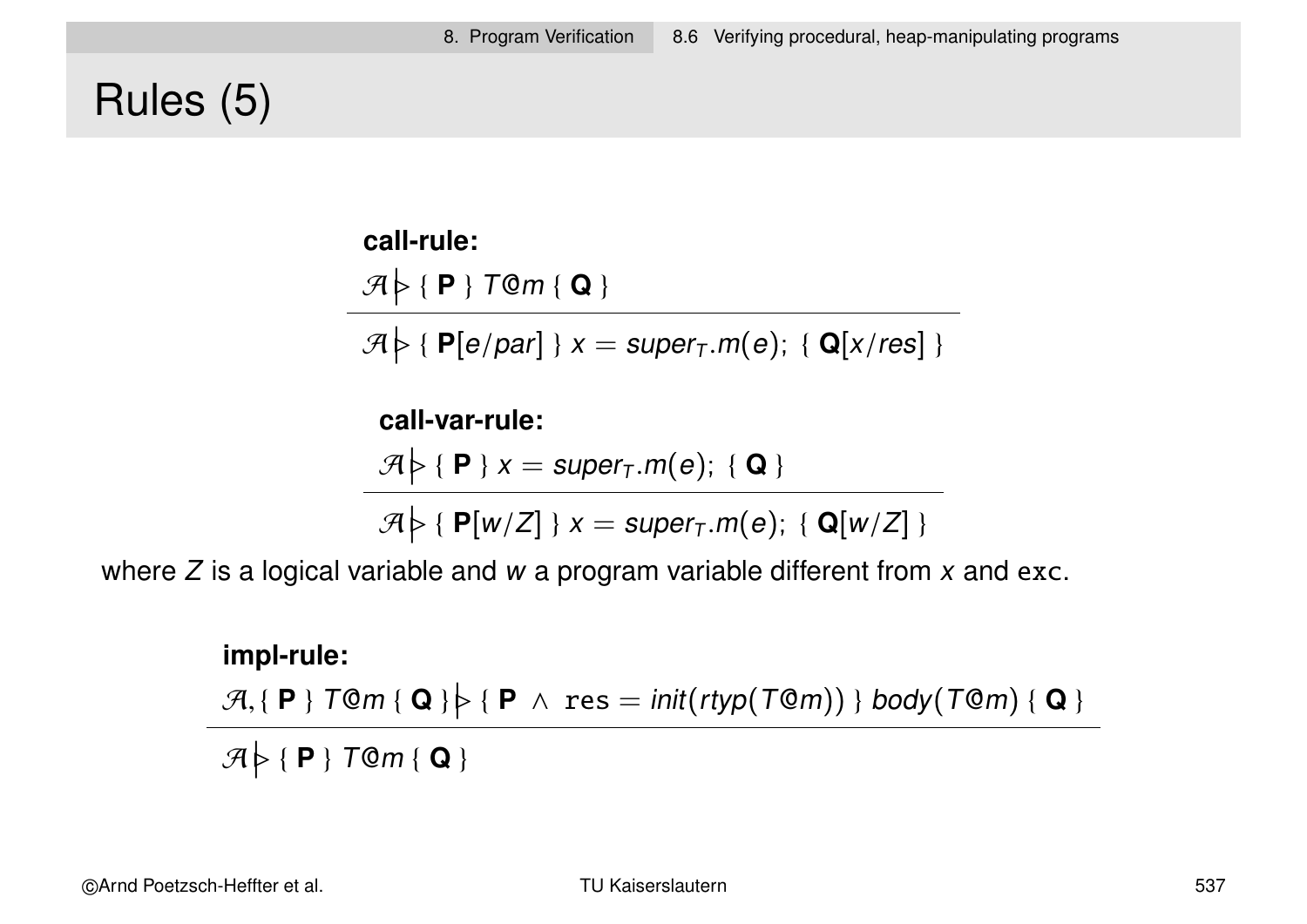## Rules (6)

The proof technique for virtual methods is based on the formalization of the subtype relation and two rules:

$$
S \leq T \Leftrightarrow (S = T \vee S \leq T_1 \vee \cdots \vee S \leq T_n)
$$

where  $\,_1,\ldots,T_n$  are the subtypes of  $\,$ 

#### **class-rule:**

$$
\mathsf{defdm}(T,m)
$$
\n
$$
\mathcal{A} \geq \{\tau(\mathsf{this}) = T \land \mathbf{P}\} \mathsf{dm}(T,m) \{ \mathbf{Q} \}
$$

 $\mathcal{A}$  $\varphi$  {  $\tau$ (this) = T  $\land$  **P** } T:m { **Q** }

#### **subtype-rule:**

 $S < T$  $\mathcal{A}$  $\triangleright$  { **P** } S:m { **Q** }

 $\mathcal{A}$  $\varphi$  {  $\tau$ (this)  $\leq$  S  $\land$  **P** } T:m { **Q** }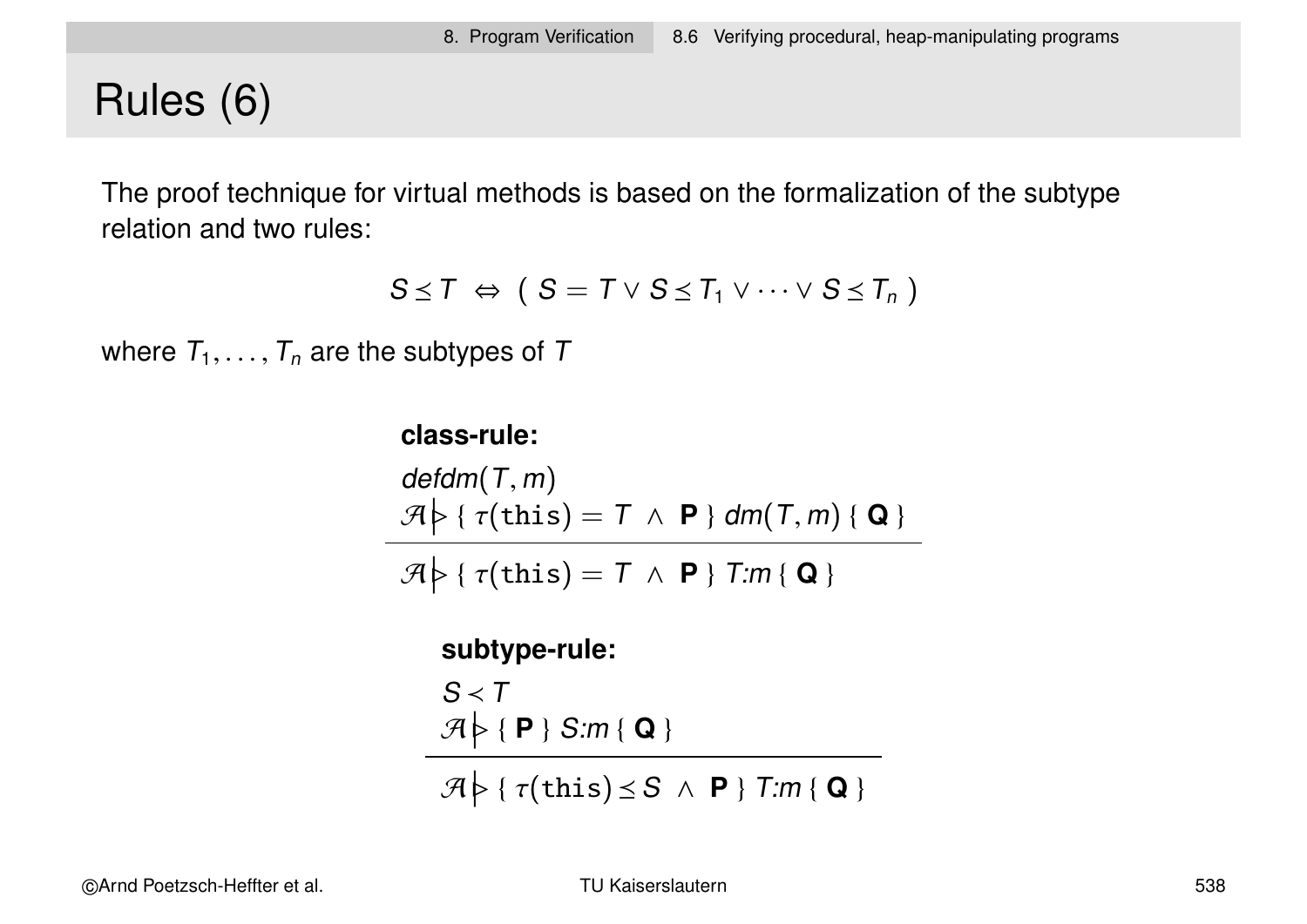# Rules (7)

In the following:

- **A** stands for syntactically correct method or implementation annotations
- $\bullet$  Y and Z denote distinct logical variables of the same type
- *pp* denotes program parts

| assumpt-axiom:                                                                                                 | false-axiom:                                                                                                                                                              |
|----------------------------------------------------------------------------------------------------------------|---------------------------------------------------------------------------------------------------------------------------------------------------------------------------|
| $A \nmid A$                                                                                                    | $\triangleright$ { FALSE } pp { FALSE }                                                                                                                                   |
| assumpt-intro-rule:<br>$\mathcal{A} \triangleright$ A<br>$\mathcal{A}, \mathbf{A}_0 \triangleright \mathbf{A}$ | assumpt-elim-rule:<br>$\begin{array}{c}\n\mathcal{A} \models \mathbf{A}_0 \\ \mathcal{A}, \mathbf{A}_0 \models \mathbf{A}\n\end{array}$<br>$\mathcal{A} \triangleright$ A |
| disjunct-rule:                                                                                                 | ex-rule:                                                                                                                                                                  |
| $\mathcal{A}$ $\triangleright$ { P1 } pp { Q1 }<br>$\mathcal{A}$ $\triangleright$ { P2 } pp { Q2 }             | $\mathcal{A} \triangleright \{\mathsf{P}\}\$ pp { Q[Y/Z] }                                                                                                                |
| $\mathcal{A} \models \{\mathsf{P1} \lor \mathsf{P2}\}$ pp { Q1 $\lor$ Q2 }                                     | $\mathcal{A} \triangleright \{\exists Z : \mathsf{P} \}$ pp { Q[Y/Z] }                                                                                                    |

©Arnd Poetzsch-Heffter et al. TU Kaiserslautern 539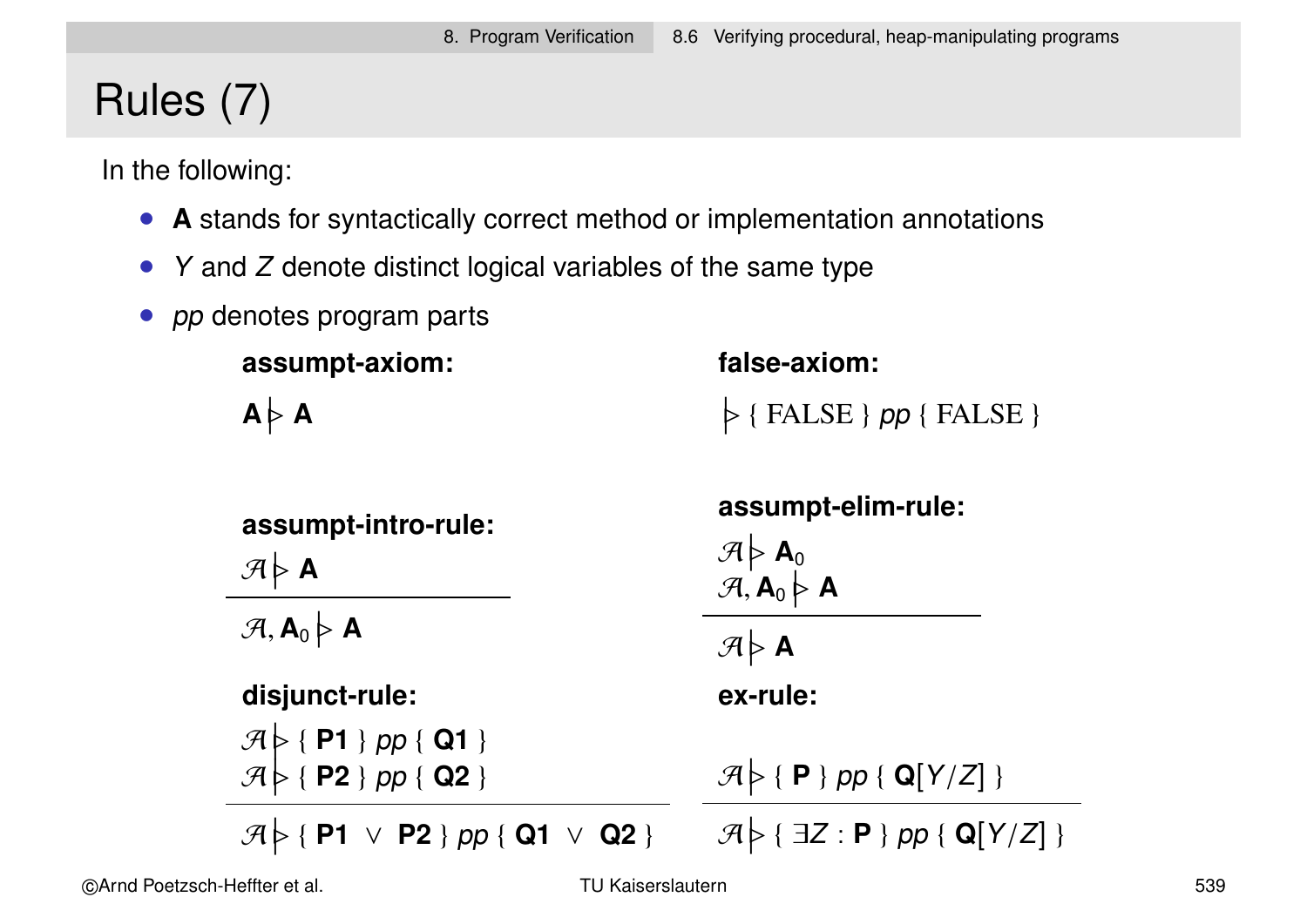# Rules (8)

The substitution in the ex-rule (and also in the all-rule, see below) of Y for Z in **Q** is only used to guarantee that Z does not occur free in **Q**. In the following:

- $v$  is a program variable, admissible in  $pre(pp)$
- w is program variable, admissible in  $post(pp)$
- t is a  $\Sigma$ -term (no program variables)
- $Z$  logical variable of the same type as  $t$
- **R** is a Σ-formula (no program variables)

#### **strength-rule:**

 $\textsf{PP} \wedge \tau(v) \preceq \textsf{styp}(v',\textsf{pp}) \wedge \textsf{this} \neq \textsf{null} \wedge \textsf{exc} = \textsf{null} \wedge \textsf{wts}(\textsf{\$}) \Rightarrow \textsf{PP}$  $\mathcal{A}$  <sup>B</sup> { **<sup>P</sup>** } pp { **<sup>Q</sup>** }

 $\mathcal{A}$  <sup>B</sup> { **PP** } pp { **<sup>Q</sup>** } **weak-rule:**  $\mathcal{A}$  <sup>B</sup> { **<sup>P</sup>** } pp { **<sup>Q</sup>** }  $\mathbf{Q} \wedge \tau(w) \leq \text{styp}(w', pp) \wedge \text{ this } \neq \text{null} \wedge \text{wts}(\$) \Rightarrow \mathbf{QQ}$ 

 $\mathcal{A}$  <sup>B</sup> { **<sup>P</sup>** } pp { **QQ** }

©Arnd Poetzsch-Heffter et al. TU Kaiserslautern 540